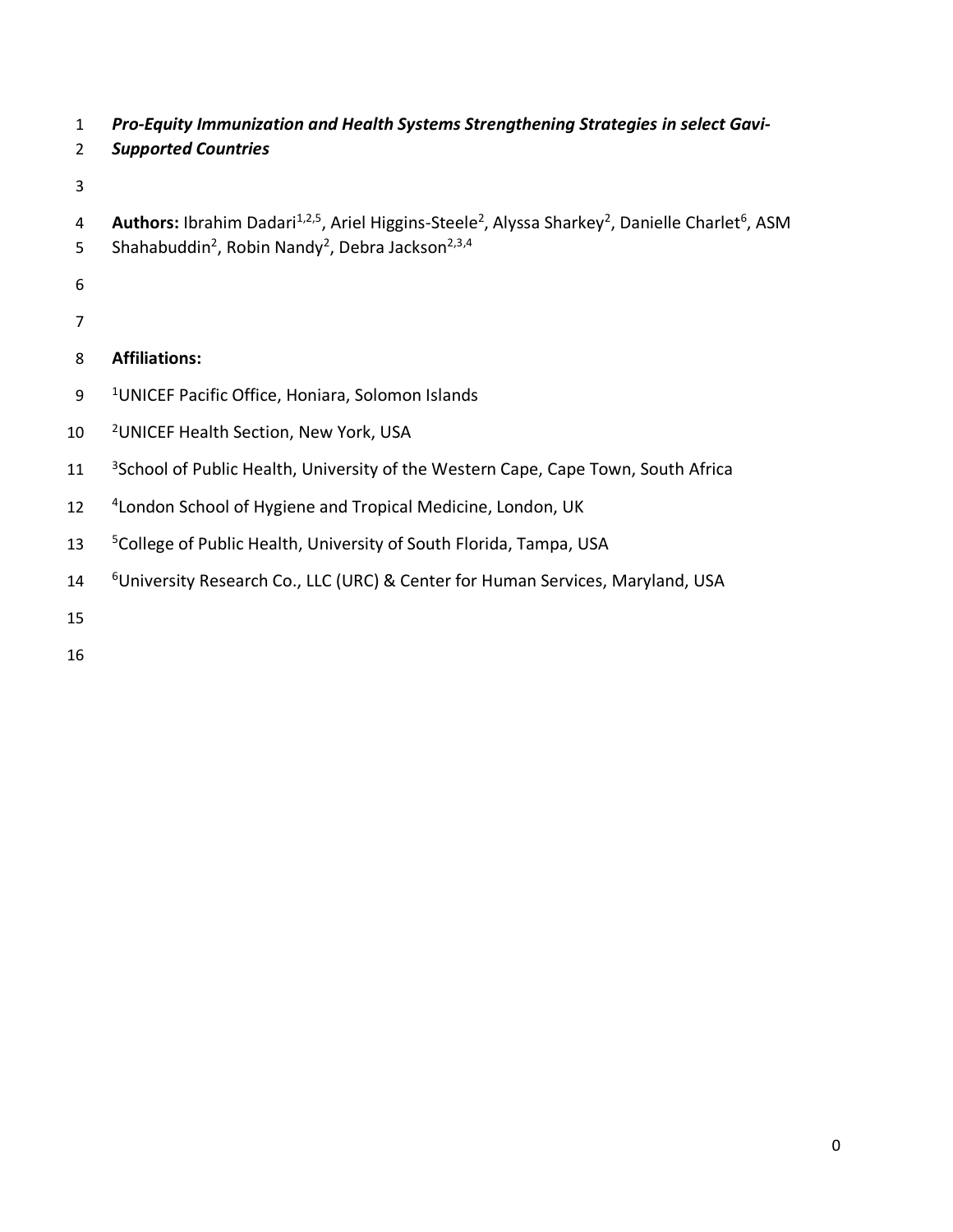#### **Abstract**

#### **Background**

 Achieving universal immunization coverage and reaching every child with life-saving vaccines will require the implementation of pro-equity immunization strategies, especially in poorer countries. Gavi-supported countries continue to implement and report strategies that aim to address implementation challenges and improve equity. This paper summarizes the first mapping of these strategies from country reports.

## **Methods**

 Thirteen Gavi-supported countries were purposively selected with emphasis on Gavi's priority ('tier 1') countries. Following a scoping of different country reports and documents submitted to Gavi, the Joint Appraisals (JAs) were considered as having the relevant content to map pro-equity strategies. JA reports conclude an annual, in-country multi-stakeholder review of the implementation progress and performance of Gavi support to the country, and of its contribution to improved immunization outcomes. Forty-seven JAs for the period between 2016 and 2019 from the 13 selected countries were included in the mapping. We used a consolidated framework synthesized from 16 different equity and health systems frameworks, which incorporated UNICEF's coverage and equity assessment approach – an adaptation of the Tanahashi model. Using search terms, the review was conducted through a combination of a manual search for approaches and use of MAXQDA qualitative analysis tool. Pro-equity strategies meeting the inclusion criteria that related to the framework, innovative or non-routine were identified and compiled in an Excel database.

#### **Results**

 In total, 258 pro-equity strategies were implemented by the 13 sampled Gavi-supported countries between 2016 and 2019. The framework determinants social norms, utilization, and management and coordination accounted for more than three-quarters of all pro-equity strategies implemented in these countries. The median number of strategies reported per country was 17. Afghanistan, Nigeria, and Uganda reported the highest number of strategies that we included as pro-equity.

#### **Conclusion**

 Findings from this mapping can be a useful in addressing equity gaps, reaching partially immunized, and 'zero dose' vaccinated children, and valuable resource for countries planning to implement pro-equity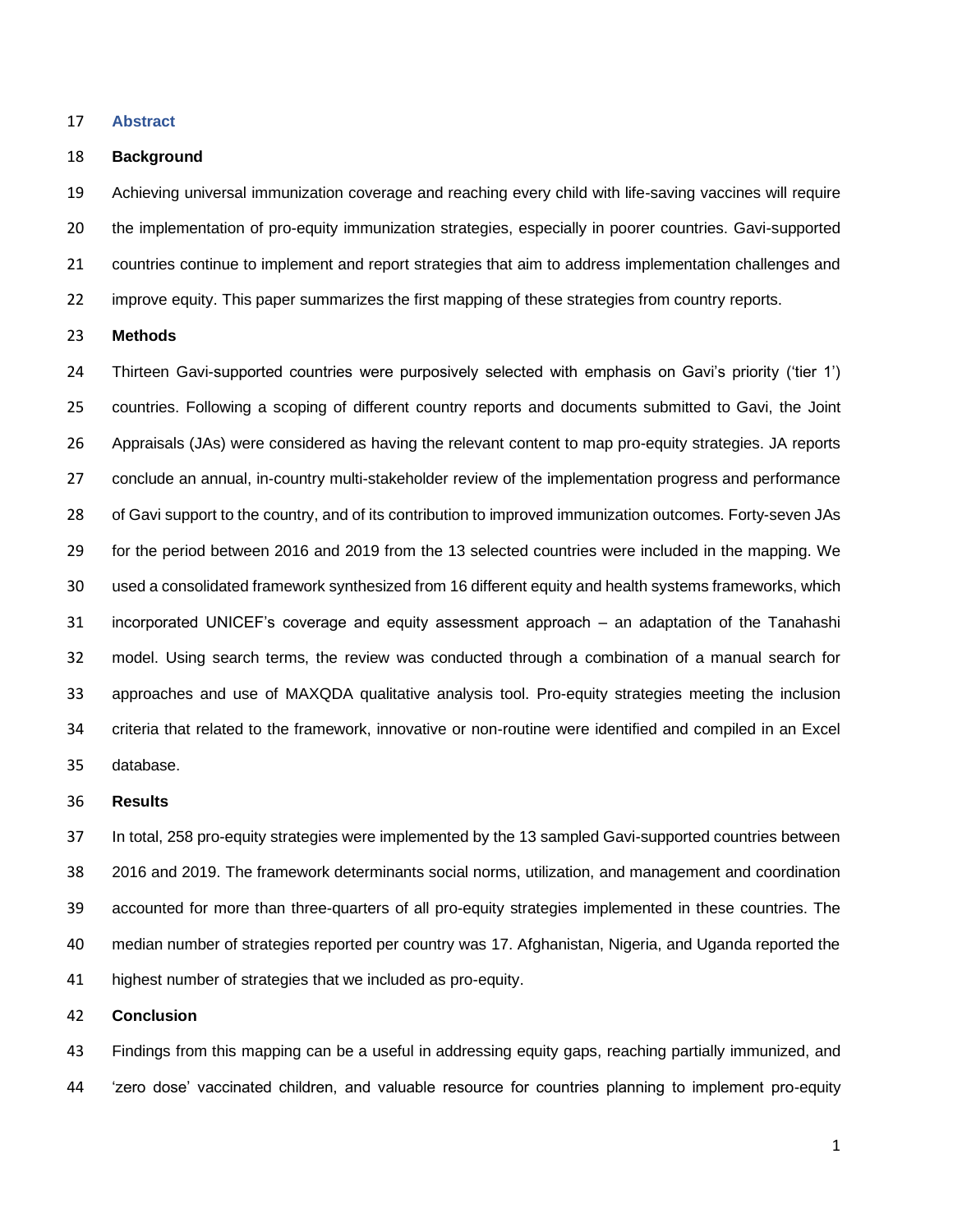strategies, especially as immunization stakeholders reimagine immunization delivery in light of Covid-19,

and as Gavi finalizes its fifth organizational strategy. Future efforts should seek to identify pro-equity

strategies being implemented across additional countries, and to assess the extent to which these

strategies have improved immunization coverage and equity.

**Keywords:** pro-equity strategies, immunization coverage, implementation bottlenecks, health system

- strengthening
- 
- Abbreviations: AEFI, Adverse Events Following Immunization; BMGF, Bill & Melinda Gates Foundation;
- CAR, Central African Republic; CEA, Coverage and Equity
- Assessment; CHW, Community Health Worker; COVID-19, SRAS-2 Corona Virus Disease; CRVS, Civil
- Registration and Vital Statistics; CSO, Civil Society Organization; DHIS2,
- District Health Information System 2; DRC, Democratic Republic of Congo; eCHIS, electronic Community
- Health Information System; EPI, Expanded Programme on
- Immunization; Gavi, Gavi, the Vaccine Alliance; GIS, Geographic Information System; GPF, Grant
- Performance Framework; HeRAMS, Health Resources Availability Monitoring
- System; HSS, Health System Strengthening; ICN, Immunization Communication Network; IPC,
- InterPersonal Communication; IR, Implementation Research; IRDS,
- Implementation Research and Delivery Science; JA, Joint Appraisal; LMIS, Logistic Management
- Information System; LQAS, Lots Quality Assurance Sampling; MAXQDA, a
- Qualitative Data Analysis Software; NGO, Non-Governmental Organization; ODK, Open Data Kit; OIRIS,
- Optimized Integrated Routine Immunization Sessions; PBF,
- Performance Based Funding; PHC, Primary Health Care; PPP, Public Private Partnership; RED,
- Reaching Every District; RISS, Routine Immunization System Strengthening; RSO,
- Regional Surveillance Officer; SDG, Sustainable Development Goals; SMS, Short Message Service;
- SWAp, Sector Wide Approach; TCA, Targeted Country Assistance; ToR, Terms
- of Reference; UHC, Universal Health Coverage; UNICEF, United Nations Children's Fund; VAN, Visibility
- Analytics Network; VHT, Village Health Team; WAVA, Women
- Advocates for Vaccine Access; WHO, World Health Organization.
- 
- This work was conducted as part of the Implementation Research (IR) accelerator program funded by
- Gavi, the vaccine alliance.
- 
- 78 f Corresponding author at: UNICEF Pacific Office, Honiara, Solomon Islands.
- E-mail address: idadari@unicef.org (I. Dadari).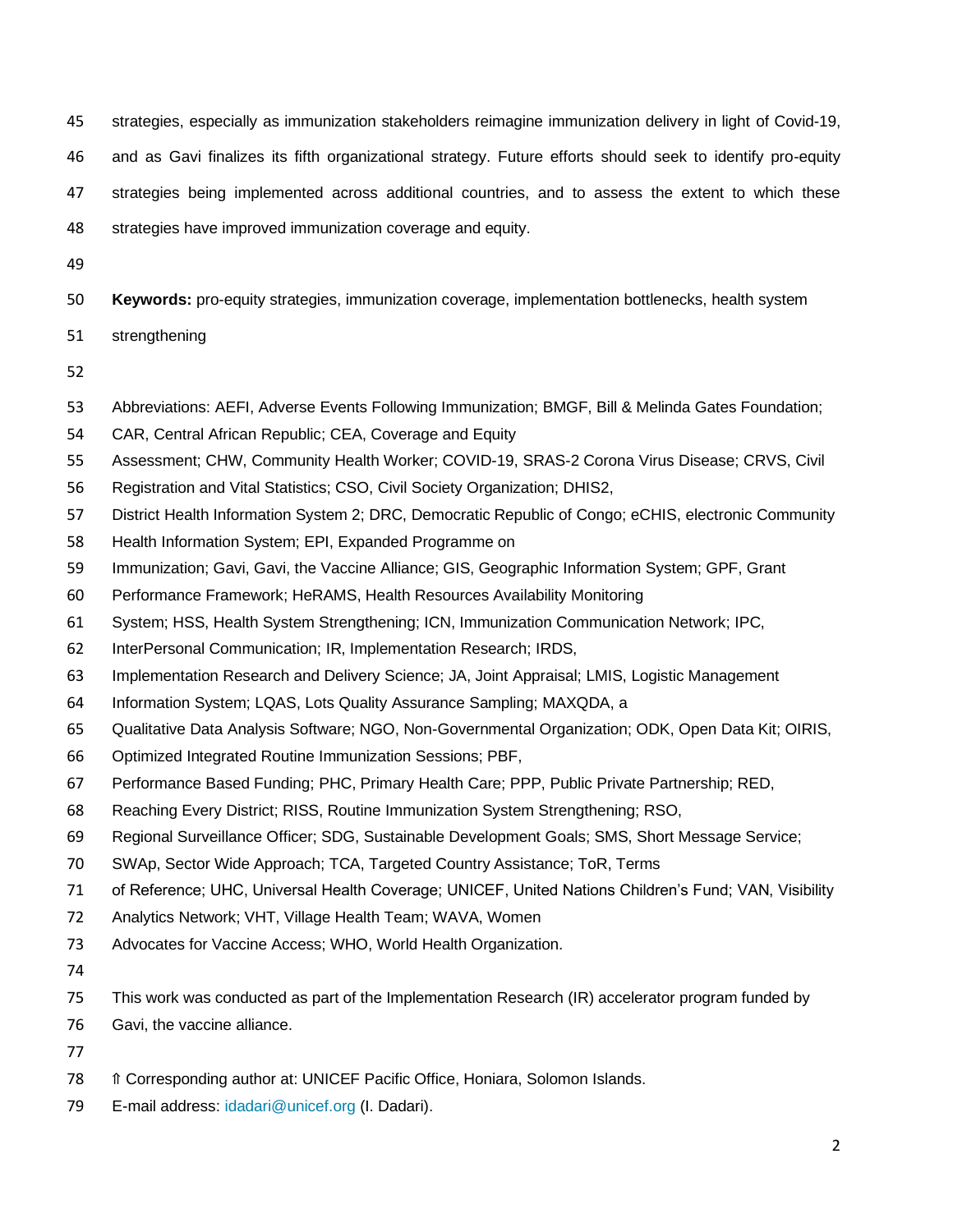## **INTRODUCTION**

 Reaching every child with life-saving vaccines can only be achieved with the adoption or implementation of context-specific equity strategies for immunization and health system strengthening. Health equity requires that everyone progressively realizes his or her right to accessing quality healthcare without any undue disadvantage arising from individual or personal attributes such as demography, social, economic, or geographic strata [1]. Immunization equity will allow all children and individuals to access and utilize the immunization services they need unhindered. While vaccines are very cost-effective, with a return on 88 investment (ROI) up to 44 times the invested amount, disparities in access to and utilization of the services have remained pervasive across regions, countries, and communities [2, 3]. Millions of children are missing essential vaccines across the developed and developing countries globally due to factors such as poverty, ethnicity, gender, remoteness, and conflicts [3-6].

 Gavi, the Vaccine Alliance, is an international public-private partnership primarily focused on immunization. Established in the year 2000 Gavi aimed to provide low-income countries with access to high-impact lifesaving vaccines which until that time was only accessible to wealthier countries. [7]. By its design, Gavi is primarily an equity-focused organization helping to get vaccines to over 70 poorer countries. Gavi's mandate is to vaccinate more than 760 million children in the world's poorest countries, preventing more than 13 million deaths [7].

 By the end of 2019, an estimated 20 million children had not received three doses of DPT containing vaccines, of which 14 million had not received even the first dose of DPT, with 60% of these children living in 10 countries, of which many are Gavi eligible [8]. Despite the progress being made in reaching more children with vaccines thereby improving the breadth of coverage and reducing missed opportunities – the number of unreached children has remained refractory to all our intervention keeping the proportion of the world's children who receive recommended vaccines the same over the past few years [8]. The 2030 global immunization agenda, prioritizes identifying communities and reaching children who have received no vaccines at all, referred to as 'zero-dose' children as part of its coverage and equity strategic goal [9]. Equity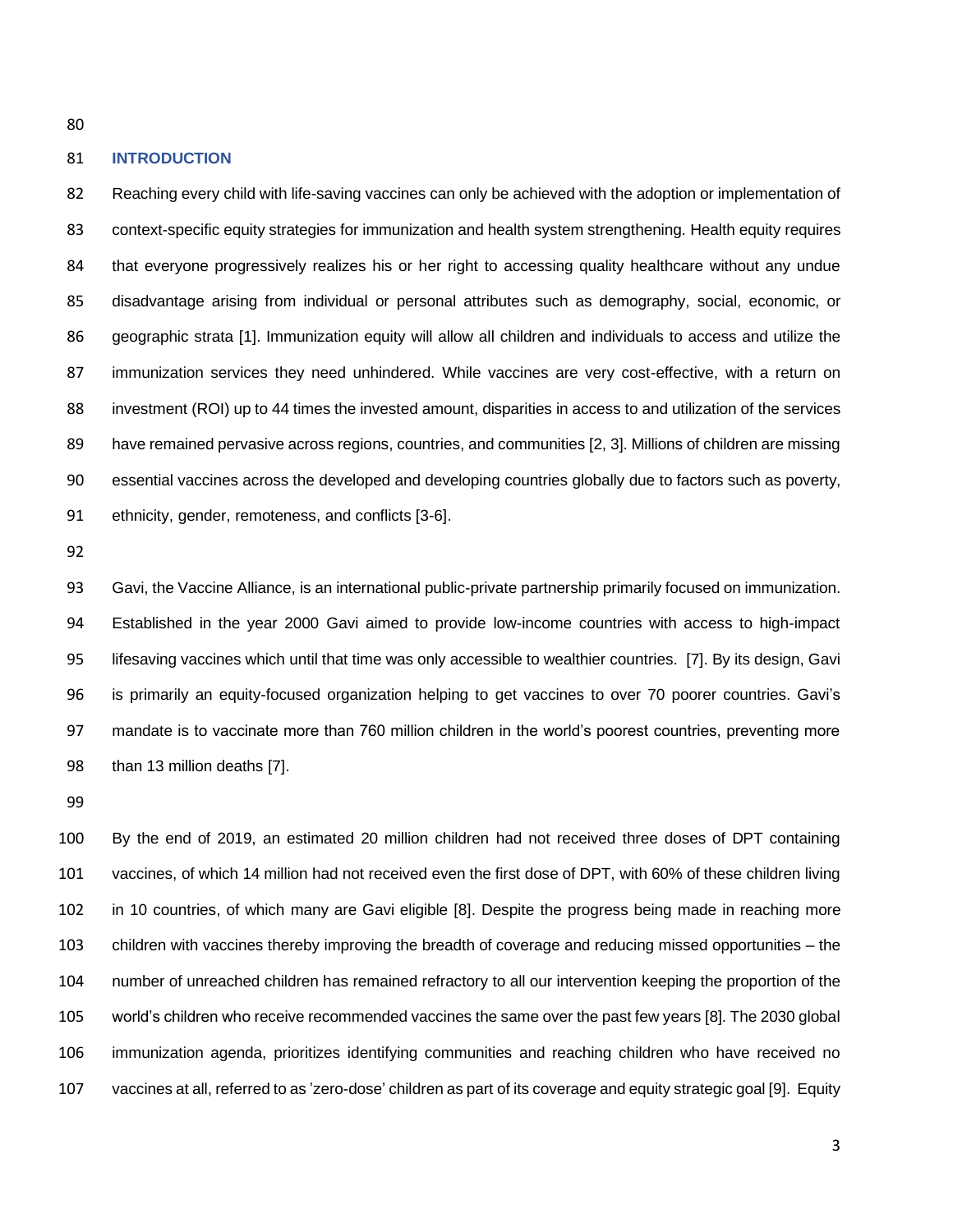improvements are crucial to sustainably increase global immunization coverage, including using effective tools and context-adapted approaches to map and identify missed populations and reach the unreached and marginalized populations [10]. More concerning are the initial reports from countries indicating disruption of immunization services due to the COVID-19 pandemic [11], which could potentially deny more children protection from vaccine-preventable diseases.

 Some studies have looked at different aspects of Gavi's support to countries [12-16]; however, to date, country-specific strategies designed to reach underserved children and populations (what we refer to as 'pro-equity strategies') have not been reported. This paper summarizes the first mapping to synthesize evidence on pro-equity strategies being implemented across Gavi-supported countries, which could be a useful tool for stakeholders and in Gavi 5.0 towards addressing equity gaps by purposefully and systematically targeting zero-dose children and the communities they live in

# **METHODOLOGY**

 We reviewed relevant country reports submitted to Gavi between 2016 and 2019 to examine relevant pro- equity immunization activities implemented through the Health Systems Strengthening (HSS) strategies at national or subnational levels.

## **Data sources**

 The 58 currently Gavi-eligible countries [17] countries are split into three tiers of support and prioritization. Thirteen countries were selected purposively from across Tier 1, Tier 2, and Tier 3 countries (Table 1). All currently active nine Gavi Tier-1 countries were included in this study. Three countries from Tier-2 and one country from Tier-3 were purposefully selected, using convenient non-probability methods, to reflect geographic spread. As such, data collected may not be representative of all Gavi tier-2 and tier-3 countries. 

#### **Source Document Selection**

 To identify the most appropriate documents for the mapping, an initial scoping review of the following Gavi-related documents and reports were conducted: Joint Appraisals (JAs) or Joint Appraisal Updates, Grant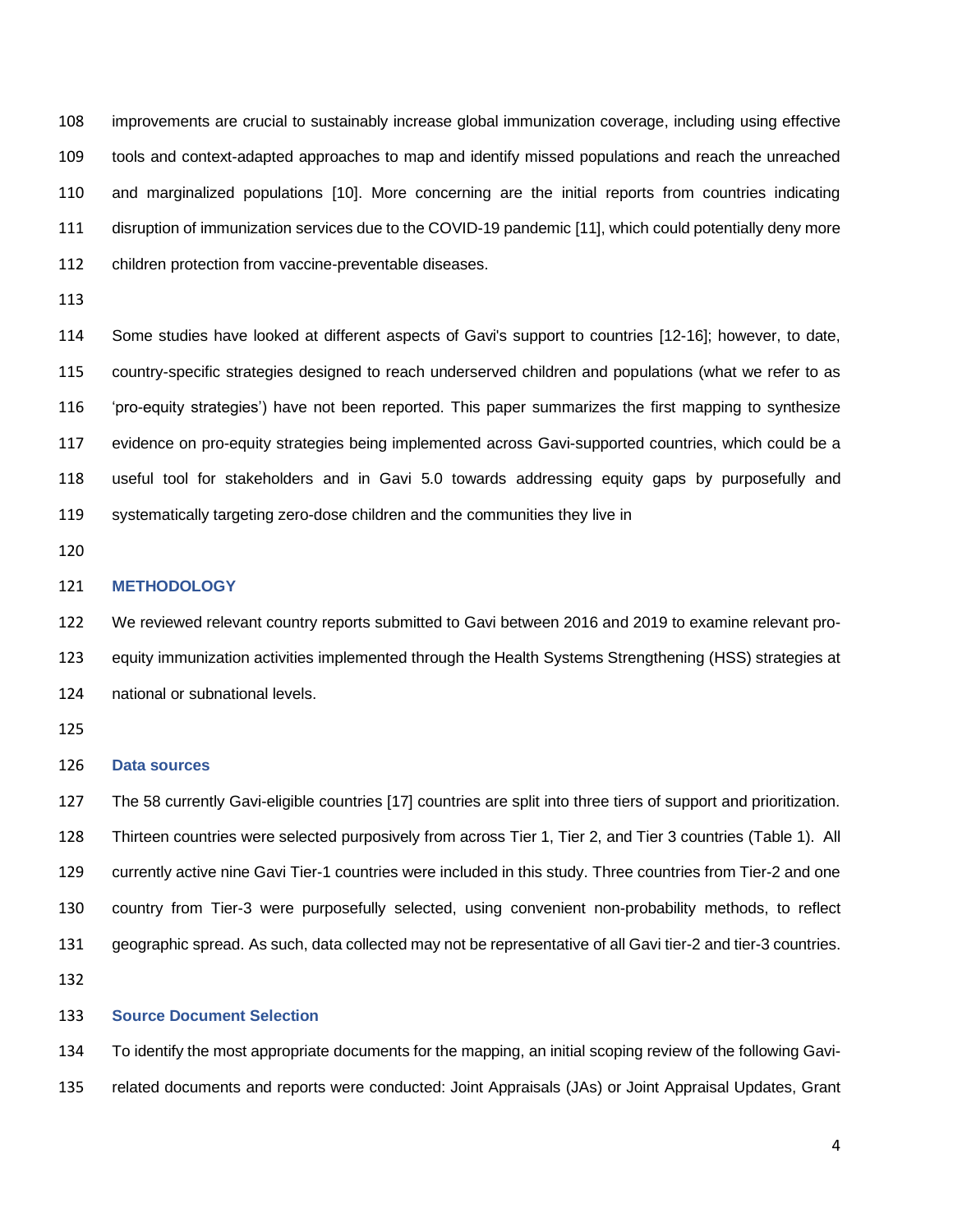Performance Framework (GPF) Reports, Country HSS Grants Evaluation Reports, Gavi HSS Proposals Submitted by Countries, Annual HSS and Vaccines Renewal Request and Gavi Targeted Country Assistance (TCA). Besides, consultations were made with UNICEF and Gavi staff regarding the content of the various reports.

 Joint appraisals are annual in-country multi-stakeholder reports on the status of implementation, progress, and performance of Gavi support to the country, including its contribution to improving immunization outcomes [18]. The JA replaced the previous Gavi Annual Progress Reports and is conducted by a joint appraisals team which is multi-stakeholder, including the government and its partners. It reflects work done in the period of the reporting year and usually captures a comprehensive summary of all Gavi-supported 146 activities, including HSS in the country over the specified reporting period. These reports were identified as having more comprehensive annual updated information on the specific strategies implemented by countries as compared to all other documents reviewed. Therefore, we reviewed country JAs for the years 2016, 2017, 2018, and 2019 for all 13 selected countries.

 We retrieved all JAs from the Gavi website except the 2019 JA documents which we obtained from the Gavi Secretariat directly. In total, we reviewed 47 JA documents for the mapping; 35 from the Gavi website and 17 directly from the Gavi secretariat (see Figure 1).

### **Search strategy**

 The search for and mapping of pro-equity strategies was guided by a consolidated equity framework 157 developed from an ongoing<sup>1</sup> UNICEF review of health systems-oriented strategies to improve immunization equity outcomes in immunization, synthesized from 16 different frameworks relevant to immunization, equity, and health systems [19-34]. The consolidated framework is shown in Table 2 also incorporated UNICEF's Coverage and Equity Assessment approach – an adaptation of the Tanahashi and modified Tanahashi models [35, 36], and the four key priority areas of the equity reference group (ERG) on

 A review and analysis of frameworks related to immunization, equity, and health systems were conducted to understand the domains and constructs considered to be important in understanding health inequities. TERMS OF REFERENCE (TORs) Health systems strengthening, immunization, and equity consultant 16 August 2019.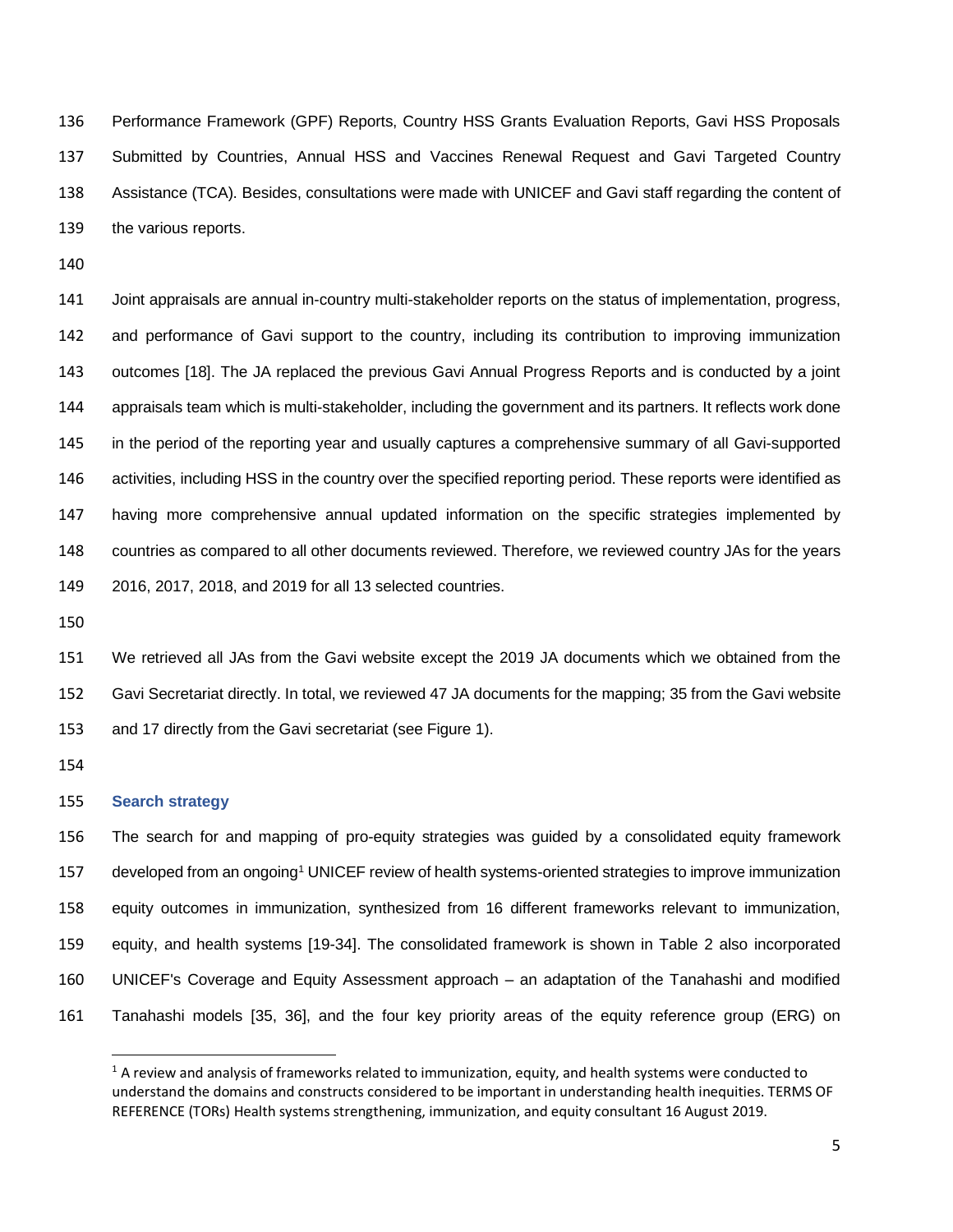immunization [37, 38]. Following several iterations, refined search words, terms, and synonyms relevant to each of these domains, subdomains, and priority areas were generated and used for the manual and software-assisted search in the Gavi JAs (See Annex 1). The term "pro-poor" was included in the initial search of a sample of the joint appraisals with zero yield. In addition to search words specific to each approach, we conducted an additional search for innovations using related search terms to retrieve all relevant strategies being tested or piloted in these countries. Two authors (ID and AHS) searched for the JA documents using the identified key search terms. The search was done both manually and using a 169 gualitative data analysis tool MAXQDA<sup>2</sup>. The use of the qualitative data analysis tool was necessitated due to a large amount of text data in individual JA reports. Using the qualitative data analysis tool, multiple JA reports were searched concurrently using the search terms through an extended lexical search. In both manual and software searches, paragraphs, where the search terms were identified, were scrutinized for pro-equity strategies meeting our inclusion criteria. Pro-equity strategies retrieved from the JAs from the use of these search words or terms were tabulated in an excel-based dashboard under headings of these domains and priority areas.

## **Inclusion and exclusion criteria**

The following criteria were used to identify relevant HSS strategies:

179 • Strategies implemented at the country level covering one of the four priorities of the Equity Reference

Group (ERG) on Immunization including urban poor communities, remote rural communities, conflict-

affected communities, and gender (or any combination of these)

182 · Strategies belonging to one or more of the following determinants of effective coverage: legislation and policy, budget and expenditures, management and coordination, social norms, commodities, human resources, environment, utilization, and quality of care

185 • Innovative strategies or pilot interventions implemented in these countries to reach the unreached or hard-to-reach communities and strengthen health systems

187 • Routine or traditional strategies implemented differently – with innovation or through enhanced/new approaches.

<sup>&</sup>lt;sup>2</sup> MAXQDA Analytics Pro[: https://www.maxqda.com/products/maxqda-analytics-pro](https://www.maxqda.com/products/maxqda-analytics-pro)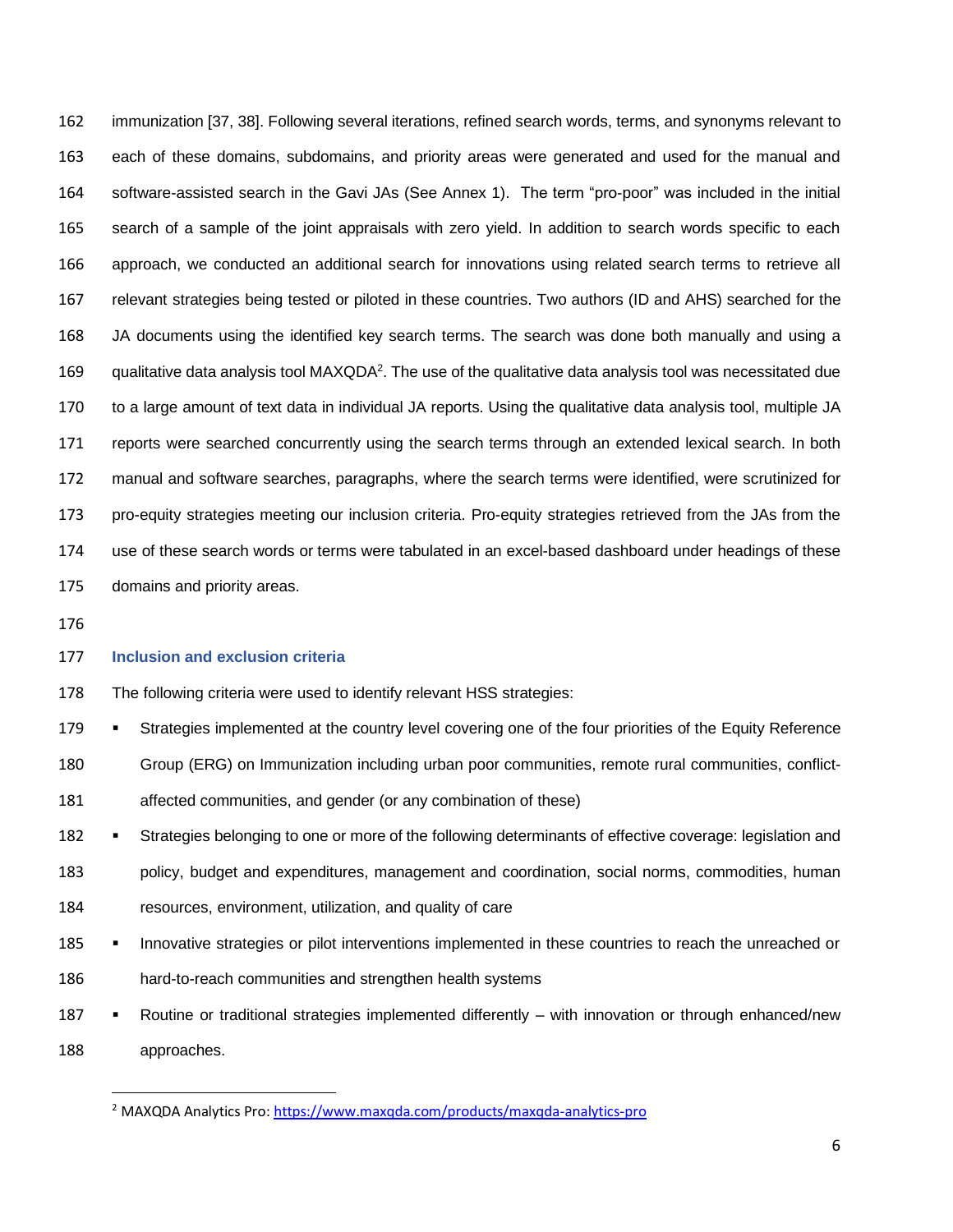Strategies that are implemented routinely as part of the expanded program of immunization (EPI) or in a traditional way such as trainings for health workers, routine microplanning, etc., were not included.

# **Data extraction and analysis**

 Two individuals (ID and AHS) extracted data both manually and using qualitative data analysis software – MAXQDA, between February and May 2020. AS and AsmS provided continued inputs into data extraction, analysis, and reporting. We analyzed extracted data by equity domains, approaches, and ERG priority areas initially identified by DC. We retrieved data from specific country JA reports based on relevance to the listed approaches and coverage equity domains. We then transferred data to an Excel database and summarized individual strategies by the following headings: (a) Coverage and Equity Assessment (CEA) determinants of effective coverage; (b) approach description; (c) ERG priority/target population; and (d) gender lens. Retrieved strategies were consolidated into an excel database using the headings from the framework in Table 2. A color-coded frequency table was developed and used to summarize the data organized by country, with depth of color intensity depicting the frequency of retrieved pro-equity strategies (see table 3). Descriptive statistics for illustrative purposes were conducted using Microsoft Excel (Microsoft Corp., USA). A comparative analysis of findings between countries and domains was done. Data was presented as either a table or a chart. A publicly available tableau dashboard was also developed to disseminate findings (See Annex 2).

# **FINDINGS**

 Overall, 258 identified pro-equity strategies were reported to have been implemented by the 13 countries in their 2016 to 2019 JA reports (Figure 2). Pro-equity strategies related to social norms, utilization, and management and coordination accounted for more than 75% (n=168) of all pro-equity strategies reported. Table 3 shows the types of strategies implemented by the country. Uganda and Afghanistan reported implementing 14 and 11 social norms related to equity strategies, respectively, while Nigeria reported 10 management and coordination strategies. Afghanistan most frequently reported pro-equity strategies relating to utilization, followed by Kenya, Pakistan, and Uganda. Determinants of effective coverage domains with the least pro-equity strategies reported include the environment which had only three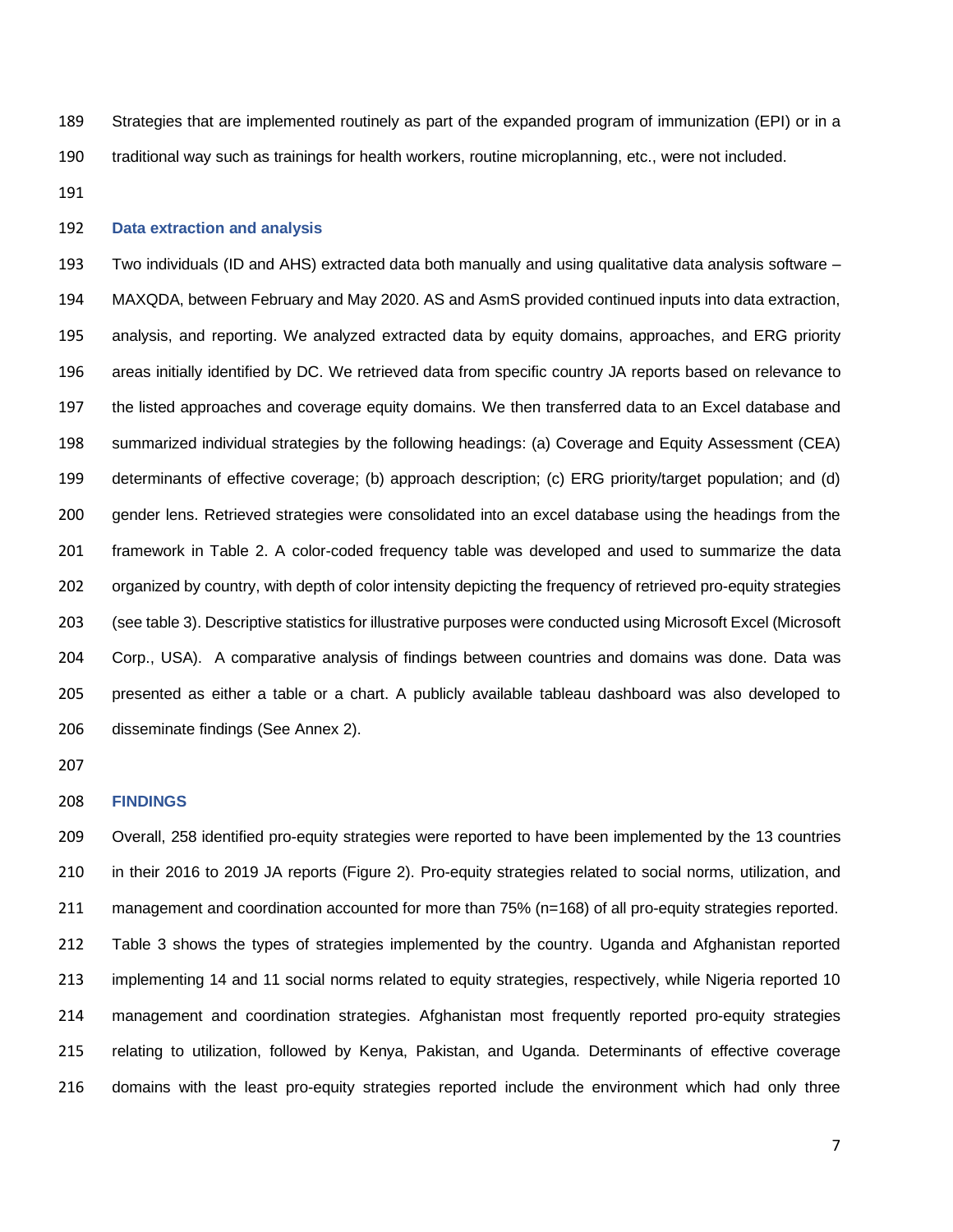strategies reported, followed by budget and expenditure with seven strategies, and human resources with nine strategies. The three countries of Afghanistan, Nigeria, and Uganda have up to 34, 35, and 38 pro- equity strategies implemented and reported, the highest reported among the sampled countries. Kyrgyzstan, which is the only Gavi tier-3 country among the sample, had the least number of implemented pro-equity strategies (11), with Madagascar, a Gavi tier-2 country, reporting the second least number of implemented pro-equity strategies of 15.

 Table 4 presents examples of pro-equity strategies by determinant of effective coverage and by thematic area. Pro-equity strategies were identified for all thematic areas except: (a) digital financial services/mobile money to pay health facility staff; and (b) setting up overnight stay points to reach compromised areas. A concise narration of findings with a focus on the top three determinants of effective coverage having the highest number of reported pro-equity strategies is below.

# **1. Social norms**

 The identified pro-equity strategies under social norms are summarized under the following six approaches: **(a) Identify normative positions and match the messenger to the recipient** employed multiple 233 strategies to ensure all target groups receive messages from the appropriate advocates. Afghanistan reported using community-based outreach vaccinators to increase immunization service delivery in urban settings and the use of religious leaders, Ulema, to promote immunization. India, Kenya, and Kyrgyzstan also employed the use of religious leaders to boost demand for immunization services and increase coverage, while Chad utilized village chiefs and community 238 registers to promote immunization. The Accredited Social Health Activists (or ASHA) program in 239 India serves as an interface between the community and public health system through which ASHAs receive performance-based incentives for promoting routine immunization in the community. Kenya developed a hard-to-reach audience strategy, while Madagascar conducted operational research in 8 major cities to know the reason for non-vaccination. Nigeria explored the use of non-monetary rewards systems for religious and traditional leaders as recognition for good performance and has incorporated a community cluster survey into the monthly routine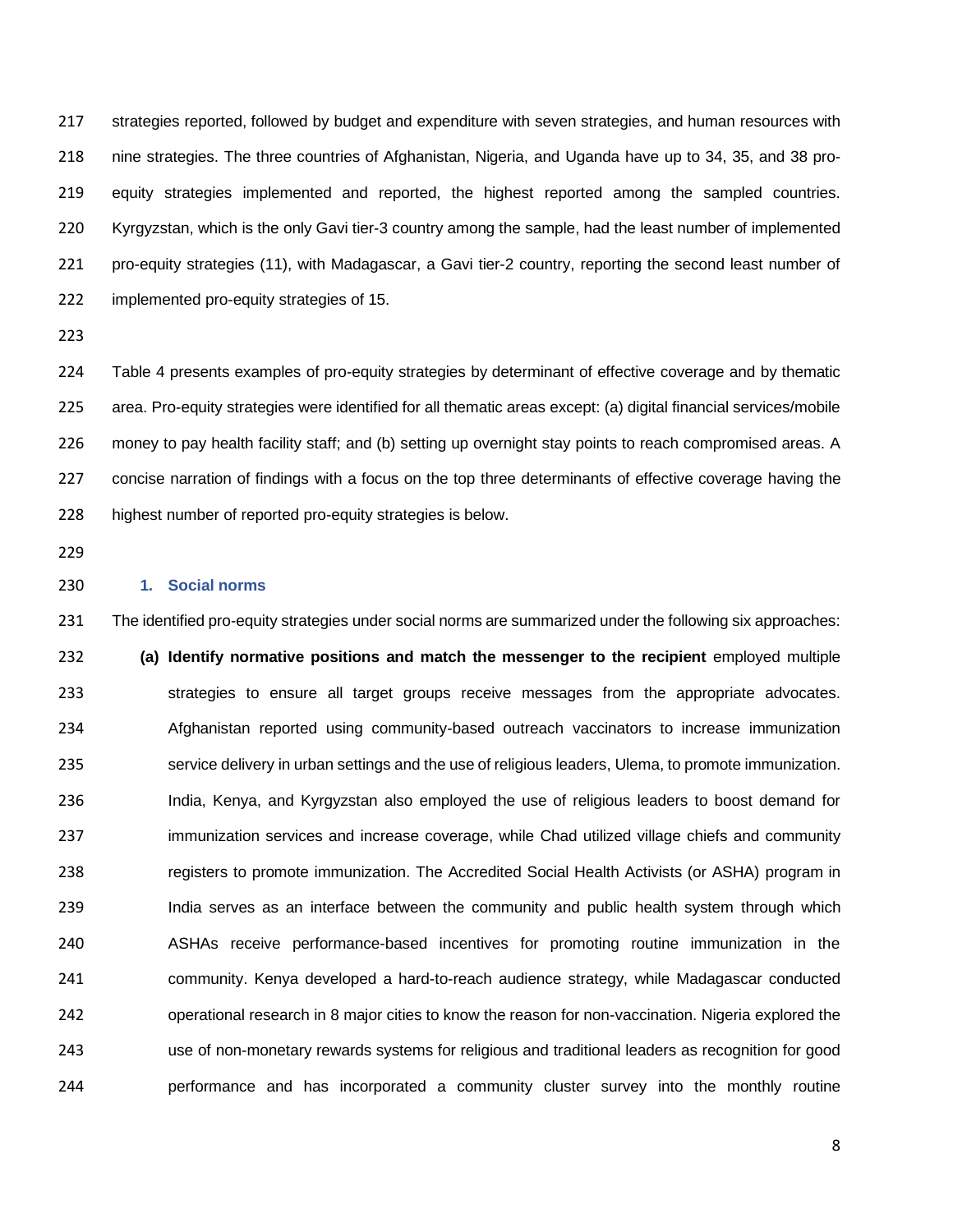immunization supportive supervision (RISS) exercise reported monthly on an ODK platform, while Pakistan established and is using slum health committees.

- **(b) Peer/women-support groups in communities** enabled the sharing of information, healthy behavior promotion, and establishing trust. This addresses the remote rural, urban, gender, and conflict priority work areas of the ERG. Very few examples were observed in this area across the sampled Gavi countries, with one example from India in its implementation of Interpersonal communication (IPC) sessions referred to as Mother Meeting to boost immunization coverage, in addition to a vaccine hesitancy pilot in selected geographies.
- **(c) Leveraging social norms - using champions from the target population** who are generally well-liked and influential, to shape perceptions peers have of vaccines. This addresses the remote rural, urban, gender, and conflict priority work areas of the ERG. Ethiopia created a network of informants and influencers and developed a community scorecard to help in tailoring services (time, location, care, etc.) to meet the needs of caregivers and help in the community-based monitoring of children eligible for vaccinations. Chad implemented a new Community Based Approach to Promote Immunization (CBAPI) in target districts. In Kenya, the Cabinet secretary and polio survivors were used as immunization champions which helped reduce vaccine hesitancy and advocate for immunization.
- **(d) Proactive training of journalists, encouraging champions of health journalism** focused on the urban priority work area of the ERG. India, Kenya, and Kyrgyzstan engaged journalists to raise awareness on immunization which helped reduce vaccine hesitancy.
- **(e) Widening the audience for Information Education and Communication (IEC) to strengthen and sustain social mobilization** focused on the remote rural, urban, gender, and conflict priority work areas of the ERG. Some of the strategies implemented across Gavi-supported countries include: a behavioral determinants survey to assess the determinants of immunization service utilization among Ethiopian Agrarian communities; a strategy for engaging and appealing to fathers 270 to participate in immunization in Kenya; and an urban immunization strategy with linkages of services for improved community empowerment in Myanmar.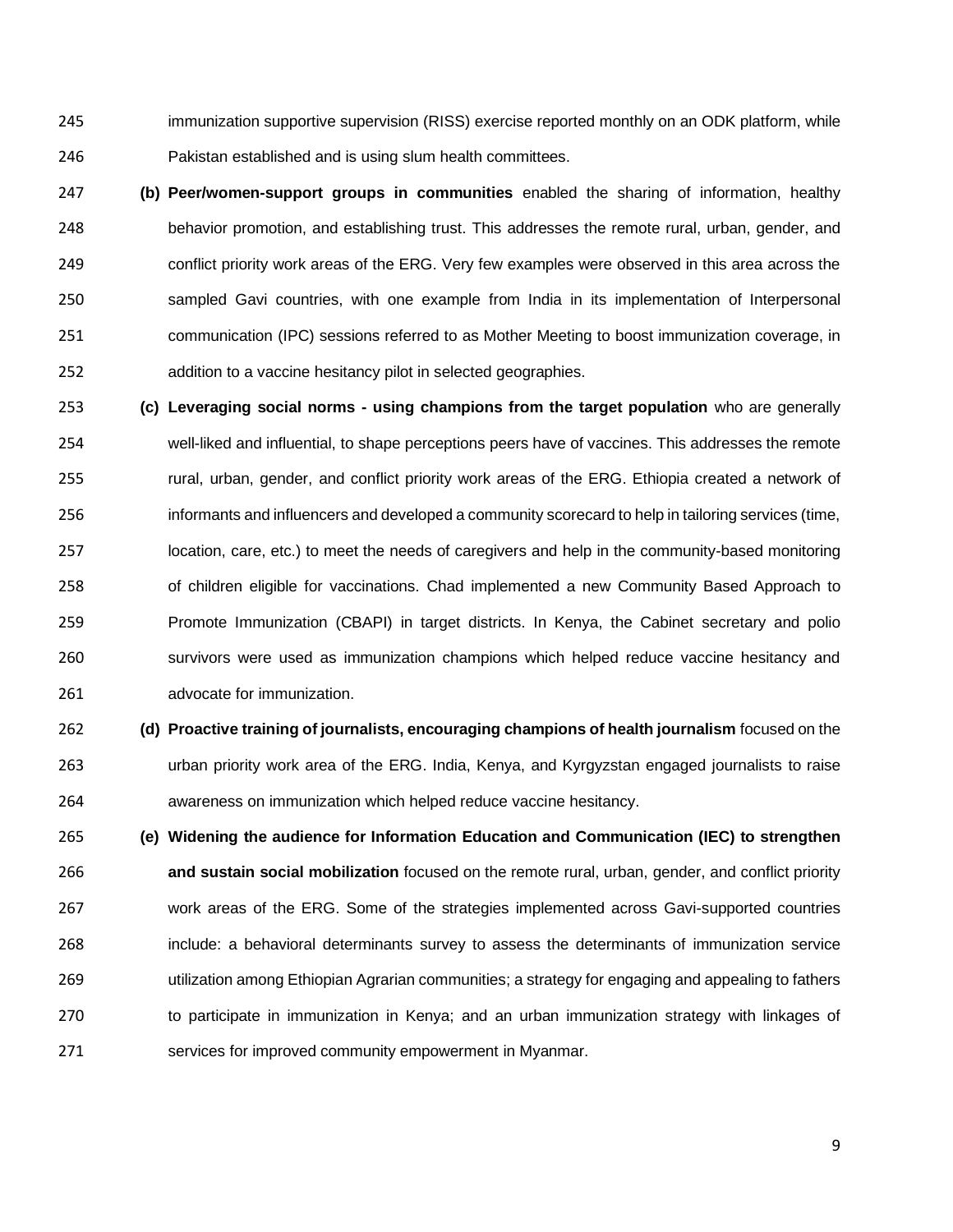**(f) Gender transformative approaches** focused on the remote rural, urban, gender, and conflict priority work areas of the ERG. To overcome Ulema gender-related barriers to accessing immunization by women, Afghanistan developed specific training for female vaccinators to increase 275 the number of female vaccinators as part of this cadre of health workers dominated by men, particularly for women to appropriately access tetanus toxoid vaccines. Kenya adopted a strategy engaging and appealing to fathers to participate in immunization, while Uganda targeted men specifically through mobilization, health education, and participatory guidance thus empowering them to support their families in immunization uptake and demand generation.

#### **2. Management & Coordination**

 Five approaches were identified and used by Gavi-supported countries under this determinant, summarized by each approach below:

 **(a) EPI support groups** focused on the urban priority work area of the ERG with implemented 285 strategies such as Madagascar involving the community in all immunization activities by strengthening both interpersonal and mass communication. A combined microplanning and QGIS project in urban immunization commenced in Myanmar produced robust micro-plans as part of 288 rolling out or implementing the urban immunization strategy. Nigeria developed immunization session plans to include outreach and mobile sessions for urban slums in line with the Reaching Every Ward (REW) micro-plan, which is an adaptation of the Reaching Every District (RED) strategy. Pakistan developed an equity-focused integrated urban immunization/health roadmap for Karachi, and Uganda is supporting outreach in slum areas and the establishment of village health team (VHT) systems in urban areas.

 **(b) Multiple strategies for negotiating access to populations affected by conflict** with corridors of peace, safe havens, sanctuaries of peace, children as "zones of peace", working with non-**traditional change agents. This focuses on the conflict area work priority of the ERG with**  Afghanistan, for instance, using a Public-Private Partnership (PPP) model to provide basic reproductive and immunization services in remote and insecure districts of six provinces in the country.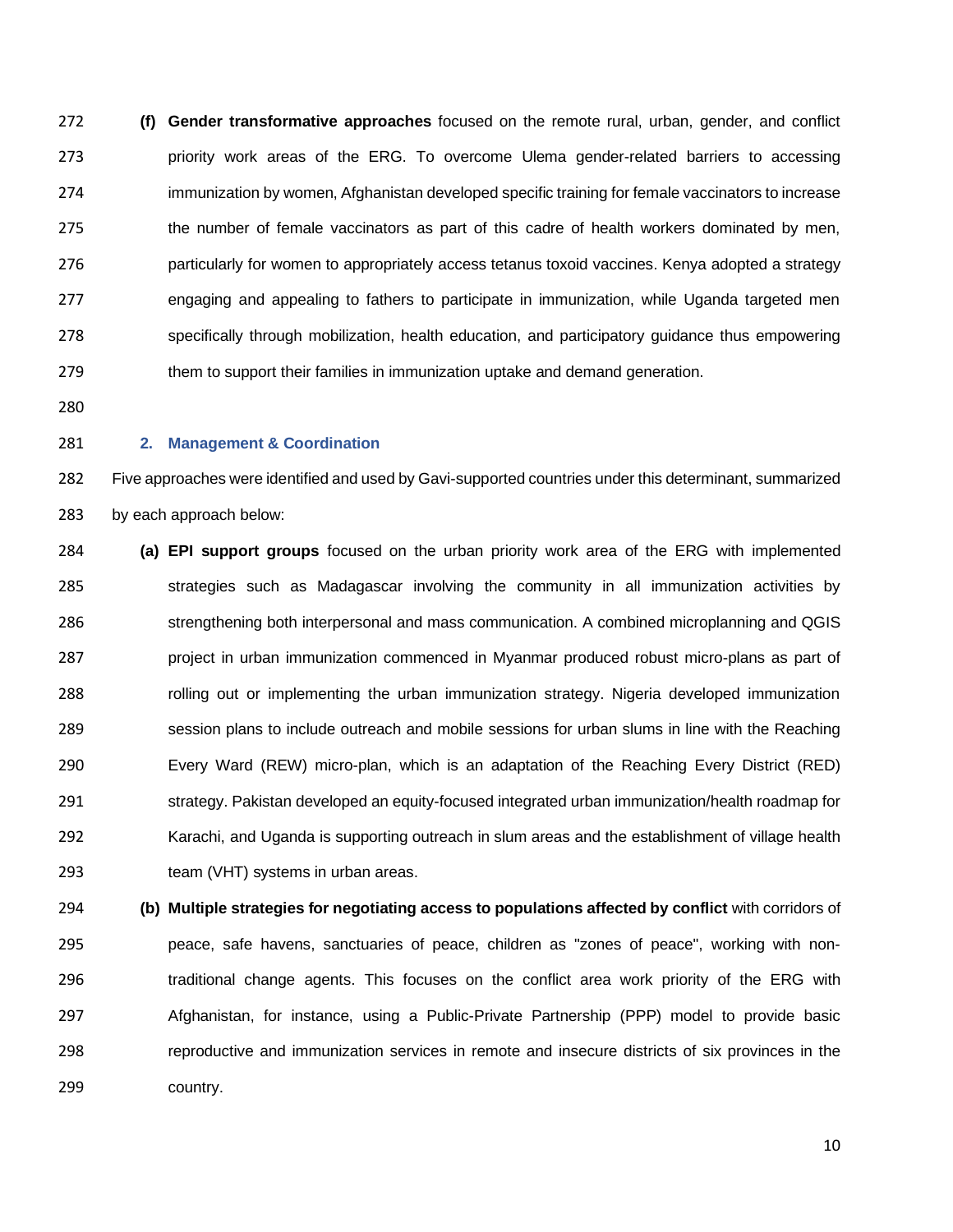**(c) Improved communication chains among health providers and between providers and supervisors** focused on the conflict area work priority of the ERG. Some of the implemented strategies include: an Immunization Communication Network in Afghanistan which helps with tracking of children who have missed their vaccines; Pakistan sends targeted messages across 150 WhatsApp groups with thousands of memberships; and in Nigeria, an MOU to implement an "Immunization Service Delivery Accountability" approach, which aims to address data accuracy/quality and reduce pressure on the health care worker to falsely report on targets, was developed.

 **(d) Health Monitoring System (e.g. HeRAMS), or similar,** focuses on conflict and urban priority work areas of the ERG with examples of reported pro-equity strategies including the use of urban 310 immunization dashboard and use of web-based data tool for reporting AEFIs<sup>3</sup> in India, to improve the quality and use of reported data as part of immunization strengthening in India's Universal Immunization Program. The use of electronic community health information systems (eCHIS) in Ethiopia as an enhanced facility-level vaccine and supplies stock visibility monitoring and reporting, Vaccine Adverse Events Management Information System (VAEMIS) in Uganda, and integrating existing logistics management information systems (LMIS) with the Visibility Analytics Network (VAN) in Nigeria.

 **(e) Alternative approaches to immunization records** focused on remote rural, urban, gender, and conflict priority work areas of the ERG. Nigeria tried the use of reminder bracelets to improve timeliness and completeness of childhood vaccinations, while Uganda explored the use of electronic registers for immunization integrated with the HIV electronic medical records.

 **(f) Tracking population and movement through satellite imagery and mobile phone data** focuses on remote rural, urban, gender, and conflict priority work area of the ERG with some of the pro- equity strategies including the revision of micro plans through GIS and the use of tracking bags for defaulter tracking in Afghanistan, and GIS mapping of ward boundaries and immunization sessions in India. Kenya reported the use of GIS for equity programming in immunization, while Myanmar reported geospatial information system QGIS-based micro plans developed/updated with the

<sup>&</sup>lt;sup>3</sup> AEFI as part of its Surveillance and Action for Events following Vaccination (SAFE-VAC)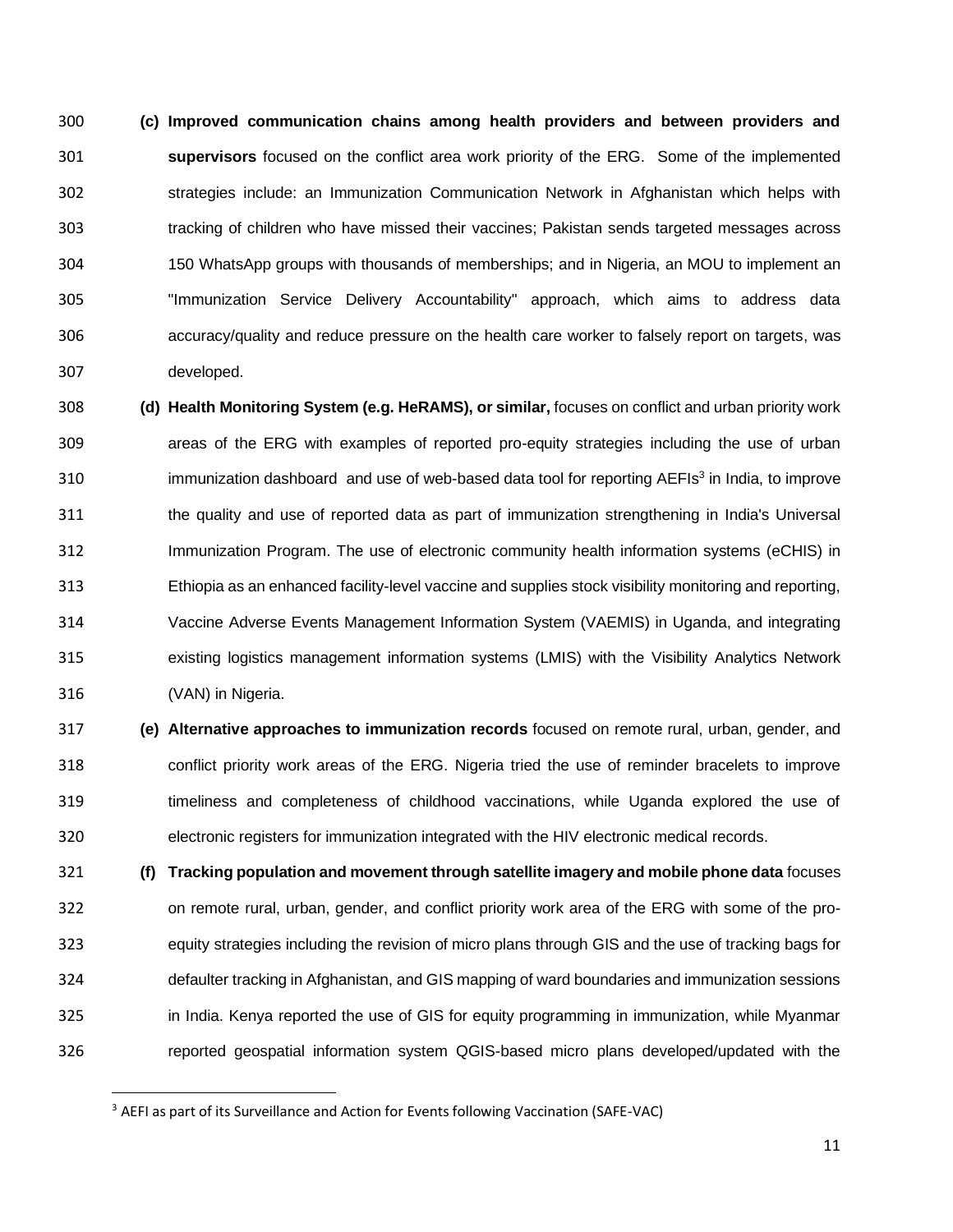community in major cities to include migratory, peri-urban, and slum populations. Pakistan reported the use of the GSM-based GIS module explored for integration into the ZM dashboard for real-time vaccinator tracking, E-VACCS 2.0 which individually tracks vaccinator attendance and greatly increased vaccination coverage.

# **3. Utilization**

 Strategies reported relate to adjusted hours for and timing of immunization services, tailoring delivery to meet client needs, peer support for health workers, and reminder call systems.

 **(a) Adjust hours/timing of immunization services to better serve client/target population** addressed the urban priority work area of the ERG with an example including the implementation of business-hour vaccination sessions introduced in Pakistan's urban centers. Uganda changed the timing for outreach in urban areas to weekends especially on Sundays to facilitate better access and coverage for immunization services. Kenya implemented a policy extending opening hours of health facilities in Nairobi and procured mobile clinics to increase access to immunization service delivery. Mobile teams organized by Civil Society Organizations (CSOs) for immunization sessions in Kyrgyzstan.

 **(b) Tailor location of service delivery to meet the needs of caregivers** and ensure the acceptability of services for both mothers and fathers. This falls under the urban priority work area of the ERG. Pakistan implemented a transitory point immunization including locations like bus stations, airports, and regular transit areas between districts. In Afghanistan, high-risk mobile populations were vaccinated by permanent transit teams and 19 cross-border vaccination points plus geo-location monitoring. In Bangui, CAR, an immunization strategy for special populations (i.e. nomads, pygmies, IDPs/refugees, fishermen, mining sites, markets, etc.) was implemented. The Optimized Integrated Routine Immunization Sessions (OIRIS) approach was an initiative rolled out in Nigeria for reaching remote communities through periodic conduct of the Routine Immunization-Lot Quality Assurance Sampling (RI-LQAS).

 **(g) Peer-support groups for health providers** addressed the remote rural priority work area of the ERG. Examples include the Immunization Communication Network (ICN) in Afghanistan, and the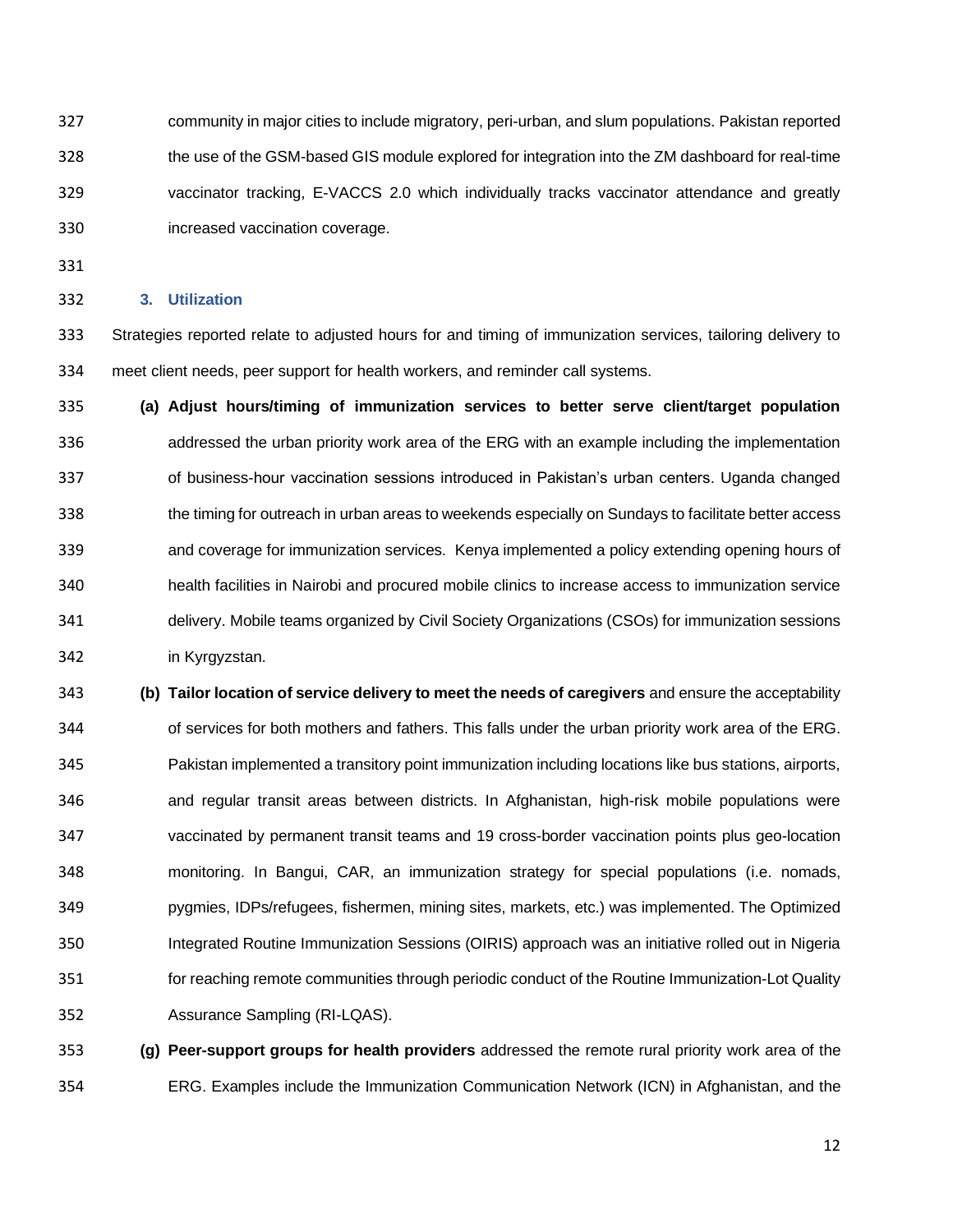Regional Surveillance Officer (RSO) network established in Myanmar to focus on polio eradication, routine immunization, and new vaccine introduction. Women Advocates for Vaccine Access (WAVA) is a coalition of women-focused civil society organizations in Nigeria advocating for increased routine immunization and sustainable vaccine financing. The Vaccines & Immunization Research Network and its Scientific Advisory Group (SAG) for evidence building and guidance in India is another example. Kenya implemented the Health NGO networks, HENNET, which provided the needed peer support for immunization service delivery.

 **(h) Reminder-recall systems, such as SMS reminders and phone calls,** focused on the remote rural, urban, gender, and conflict priority work areas. In Afghanistan, tracking bags made from cloth are used for defaulter tracing and catching up on dropouts or children who missed their immunization shots. Also, an android-based app *Zindagi Mehfooz* (ZM) which is used for tracking children and following them up to ensure they complete their vaccination series was used. Kenya has implemented the nomadic strategy in Turkana to track children for vaccination, and engaged teachers, school children, and community health volunteers in tracking children who have missed their immunization. Myanmar reported deploying technology to track missed children using for example electronic registries and reminders using DHIS-2 Tracker. Nigeria has piloted the use of SMS reminders to parents and caregivers, while Pakistan reported using ZM DIR which is a QR code-based identification system to track each child in the community. Uganda is using a tracking tool to track defaulters, with social media platforms (WhatsApp, Facebook, SMS) being used to transmit information to parents and caregivers.

# **DISCUSSION**

 Achieving universal health coverage (UHC), including equitable access to safe, effective, quality, and affordable essential medicines and vaccines is a fundamental principle of the Sustainable Development Goal (SDG) 3 [3]. Much effort is being channeled towards improving immunization coverage. However, coverage trends over the past decade across various antigens point towards equity issues which if not intentionally and systematically addressed will not allow us to achieve universal immunization coverage [3, 39]. Of even greater concern are the millions of zero-dose children who have received no single vaccination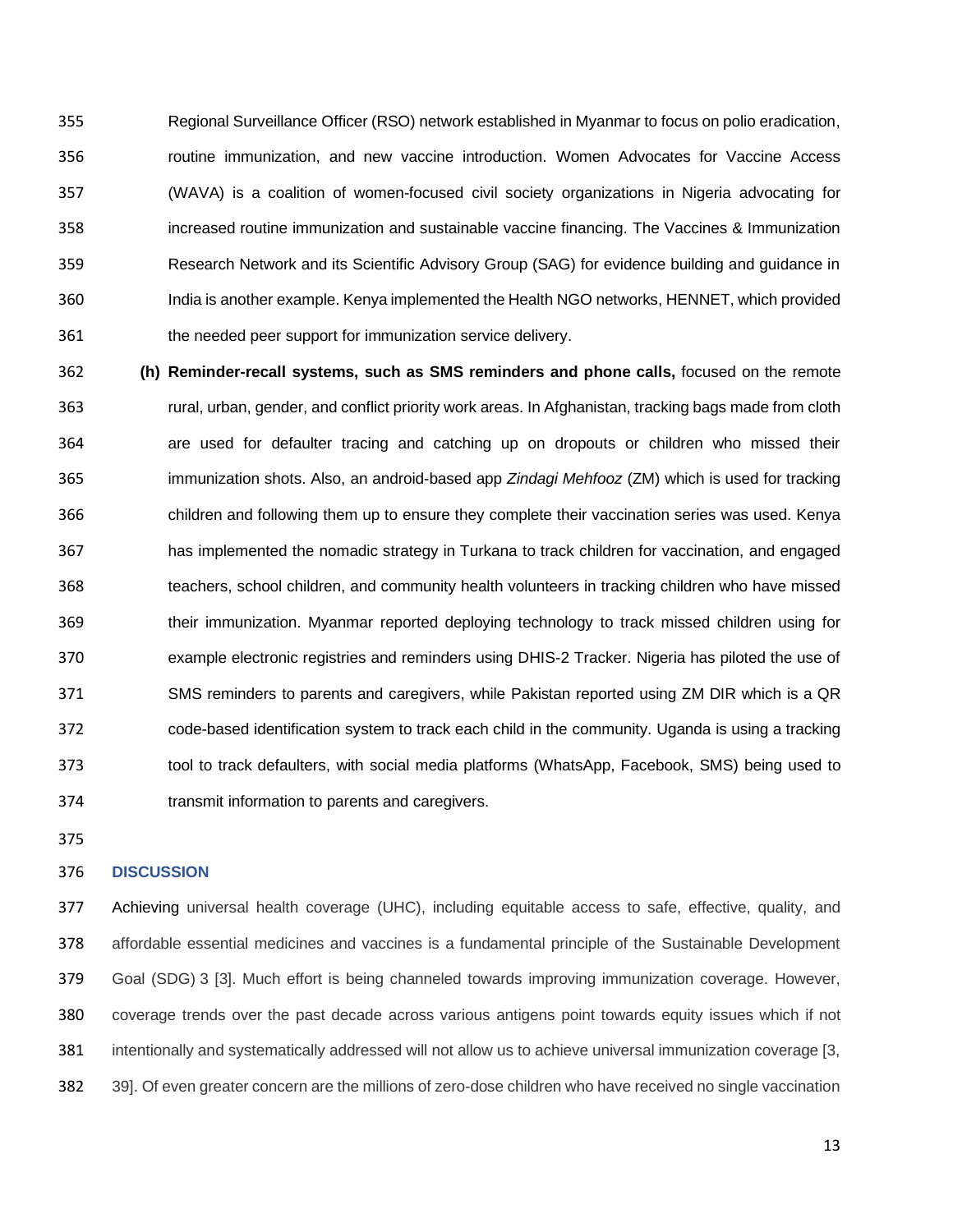in their communities, signifying a potentially even broader deprivation for primary healthcare services thus providing a strong case for integrated service delivery. These pockets of zero-dose communities remain most vulnerable to outbreaks and hindrances to disease control and eradication efforts, as such is a priority of the 2030 global immunization agenda. While there are no one-size-fits-all solutions to address inequities in immunization, countries could benefit from policy interventions, service adaptations to meet specific community or program needs, and systems to analyze, disaggregate and maintain data [40]. The identified pro-equity strategies from this mapping could provide a synthesis of options and country examples to address equity challenges in different contexts.

 The 13 countries in our review represent a significant proportion (i.e., approximately 50 percent) of all investments Gavi made to countries in 2019 [41]. However, these countries still have varying immunization coverage (DPT3) ranging between 41% in Chad to 94% in Kyrgyzstan, with wide-ranging equity concerns including variations in subnational immunization coverages [42]. Over time, Gavi's position and support for pro-equity work in immunization has been growing and evolving from a past focus on the introduction of new vaccines to now addressing intra- and inter-country variations in immunization access and utilization [43]. The findings from this mapping of a progressive increase in the number of pro-equity strategies implemented by Gavi-supported countries to about double between 2016 and 2019 could be a good pointer to this increasing focus by Gavi and other partners on equity. A paper co-authored by Chopra et al. and the ERG secretariat highlighted the critical importance of strategies to address inequity in immunization, including strategies to strengthen data and innovation, integration and optimizing vaccine delivery strategies, social behavior change, and use of CSOs, and gender empowerment among others [3]. This mapping suggests that countries continue to implement pro-equity strategies to reach every child with the recommended vaccinations. Evidence from our mapping showed about 75% of pro-equity strategies implemented by these 13 Gavi-supported countries are within the domains of social norms, utilization, or management and coordination.

 The effect of social norms on immunization coverage has well been studied. These studies have shown the entrenched nature of social norms and how could derail vaccination and disease control efforts [44, 45, 46].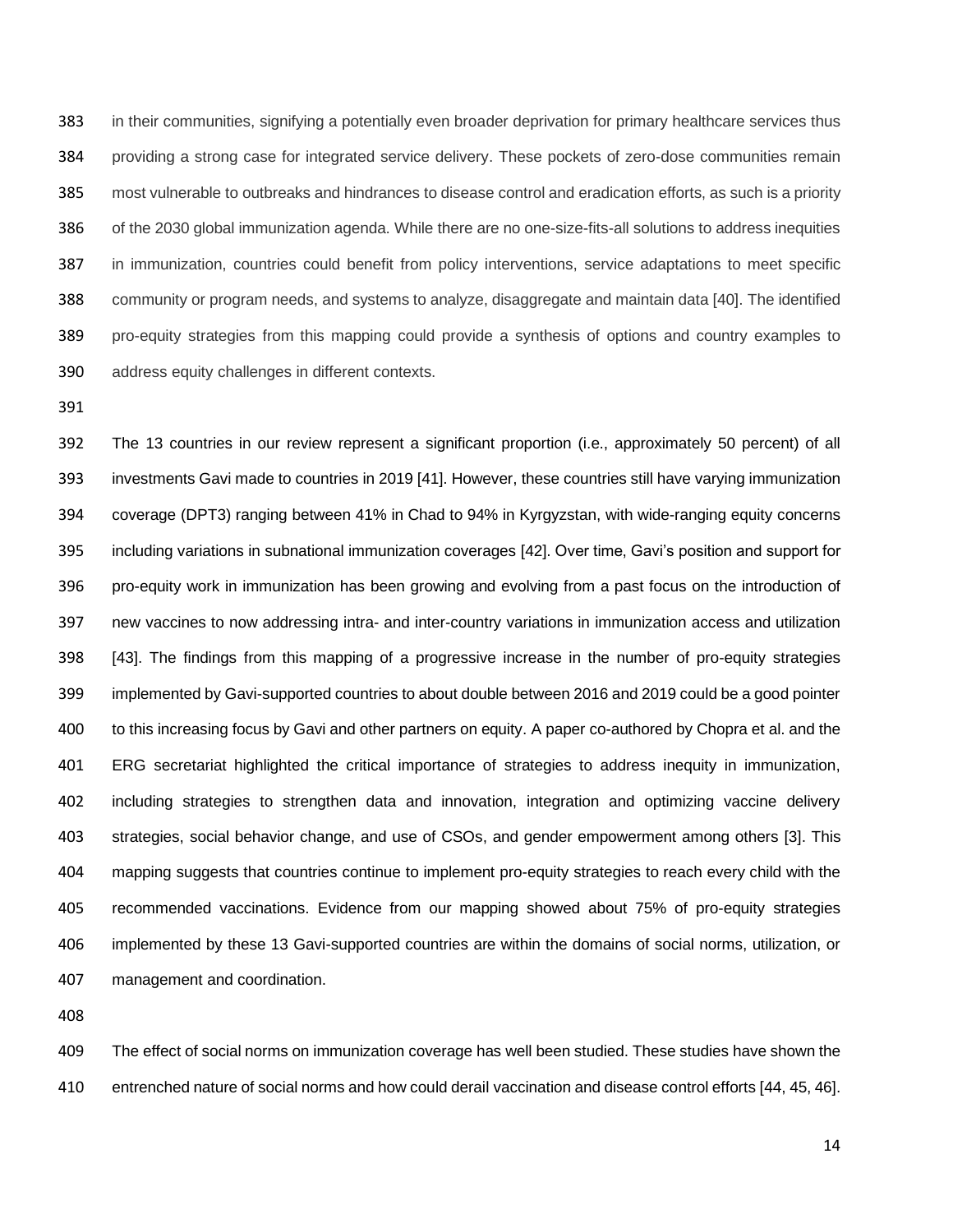These social norms are seen to mostly impact the underserved communities as such having inequity implications. Some of our sampled countries in this study were shown to have implemented pro-equity immunization strategies addressing social norms, perhaps this could have been triggered by the massive underlying social norms challenges these countries face in equitably reaching everyone with vaccines.

 India and Afghanistan for instance are two countries with most of their reported pro-equity strategies addressing social norms. By choosing to implement these types of pro-equity approaches, immunization stakeholders are aiming to address key drivers of inequity in childhood immunization, as reported by studies, to include gender, rural dwelling, maternal literacy, lower household wealth, lower caste, not having faith in vaccination, and minority religion, at the individual, family, and community levels [5, 47, 48]. Gender transformative approaches, using community champions and key opinion leaders have also been reported by these countries. The data from these reports do not provide enough information to conclude on the level of impact and sustainability of these implemented strategies. These findings however emphasize that a key approach to bridging the equity gap and thereby increasing routine and even supplemental immunization coverage is adapting and implementing strategies to address social norms barriers.

 Pro-equity strategies relating to management and coordination were the second most implemented strategies from our mapping. Some of these included the use of public-private partnerships, urban immunization dashboards, GIS-based micro plans, and electronic community health information systems (eCHIS), to mention a few. Some of the countries in this study reported implementing mostly management and coordination pro-equity strategies e.g. Nigeria and Pakistan. The choice of strategies in these countries could be attributed to the need to address large structural and organizational issues which are hindering efforts to effectively and equitably deliver routine immunization services [49, 50]. The need to strengthen health and immunization management system capacity to broaden participation and to expand the reach of immunization services has been highlighted particularly in developing countries [51].

 Another of the pro-equity strategies these countries reported implementing relates to improving the utilization of immunization services. Reported strategies included adjusting timing and tailoring delivery to ensure provision of immunization services at conducive timing and approach for the clients, use of reminder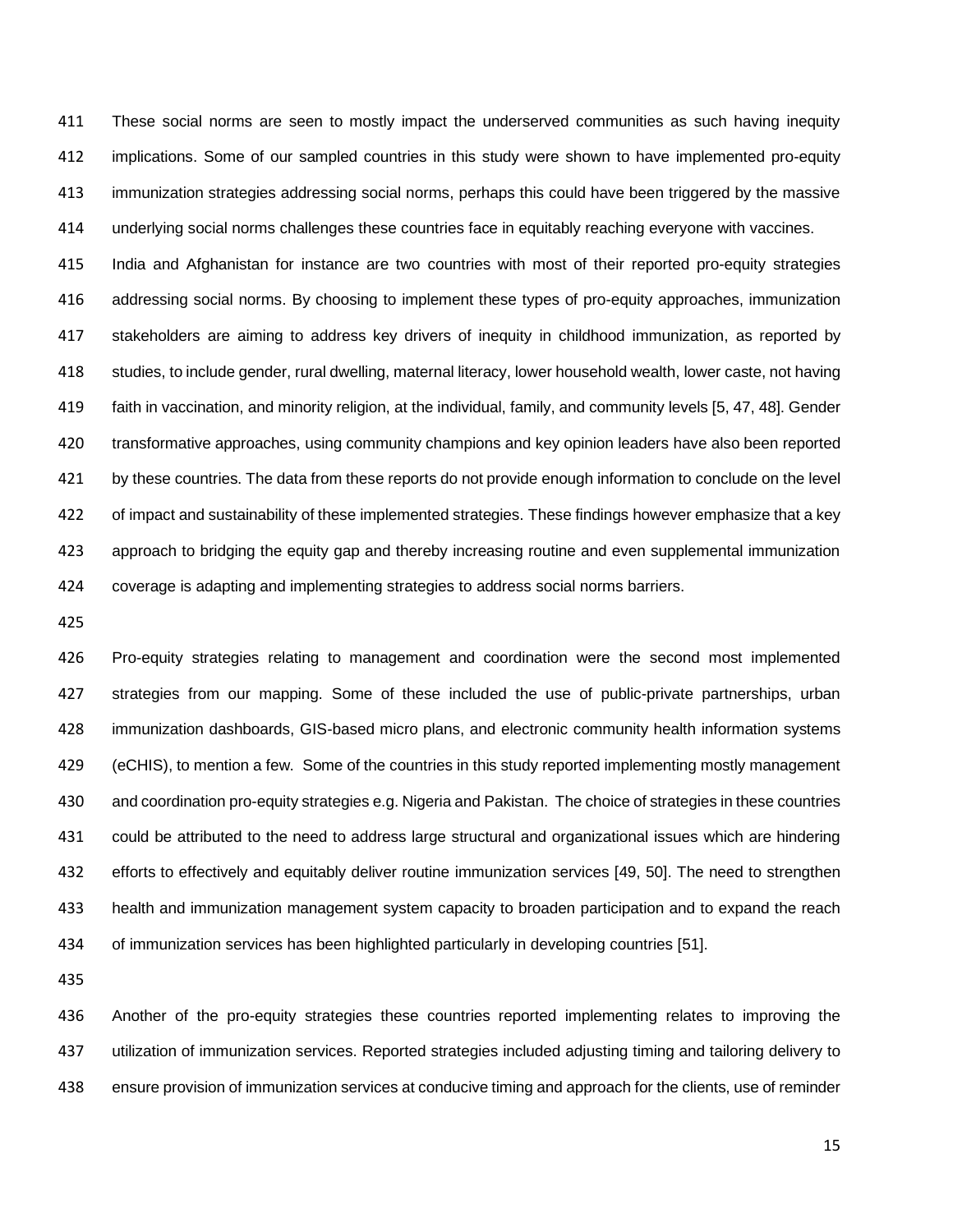call systems such as SMS, and peer support for health workers. Persons of low socioeconomic status, from remote or hard-to-reach areas, and those affected by conflicts natural hazards, and disasters are more likely to miss their routine immunization shots or get them delayed. Often these groups are confronted by fundamental issues of survival as a priority. As such, adjusting the timing and mode of immunization service delivery to suit their schedules or deploying tools such as reminder systems could help greatly in improving immunization reach to these underserved groups.

 Countries also reported several implemented pro-equity strategies related to legislation, commodities which included supply chain, and quality of care/research. Implementing pro-equity strategies must be situated in context and based on a fairly robust diagnostic at the national and sub-national levels. Countries such as Chad and the Central African Republic with coverage around 50% could benefit from approaches to rapidly increase coverage in tandem with pro-equity strategies for identified equity issues related to immunization. Reported national immunization coverage could be an indicator of overall improvement in coverage [42]. However, most importantly for pro-equity strategy implementation, it is useful to look beyond national coverage and focus on disaggregated sub-national data, which is more informative in ensuring equitable access and utilization of services. Table 5 contains a summary of the latest available national immunization coverage data for our study countries between 2016 and 2019. An illustration could be seen in Uganda which has not shown an increase in immunization coverage over the last four years and access barriers have been reported as a primary challenge to reaching every child with vaccines [52]. In this instance, subnational data at the districts where pro-equity strategies were implemented would have provided the best measure of success or otherwise of these strategies since national aggregates often mask subnational improvements in coverage or performance. Besides, the details of how and the extent to which the strategies were implemented will be crucial in understanding context-specific issues and understanding whether these strategies were considered successful or not.

 The number of pro-equity strategies implemented does not seem to relate to the amount of Gavi funds each country received. However, there was some commonality between countries in the approaches used. For example, the use of community groups and networks to boost immunization coverage and increase uptake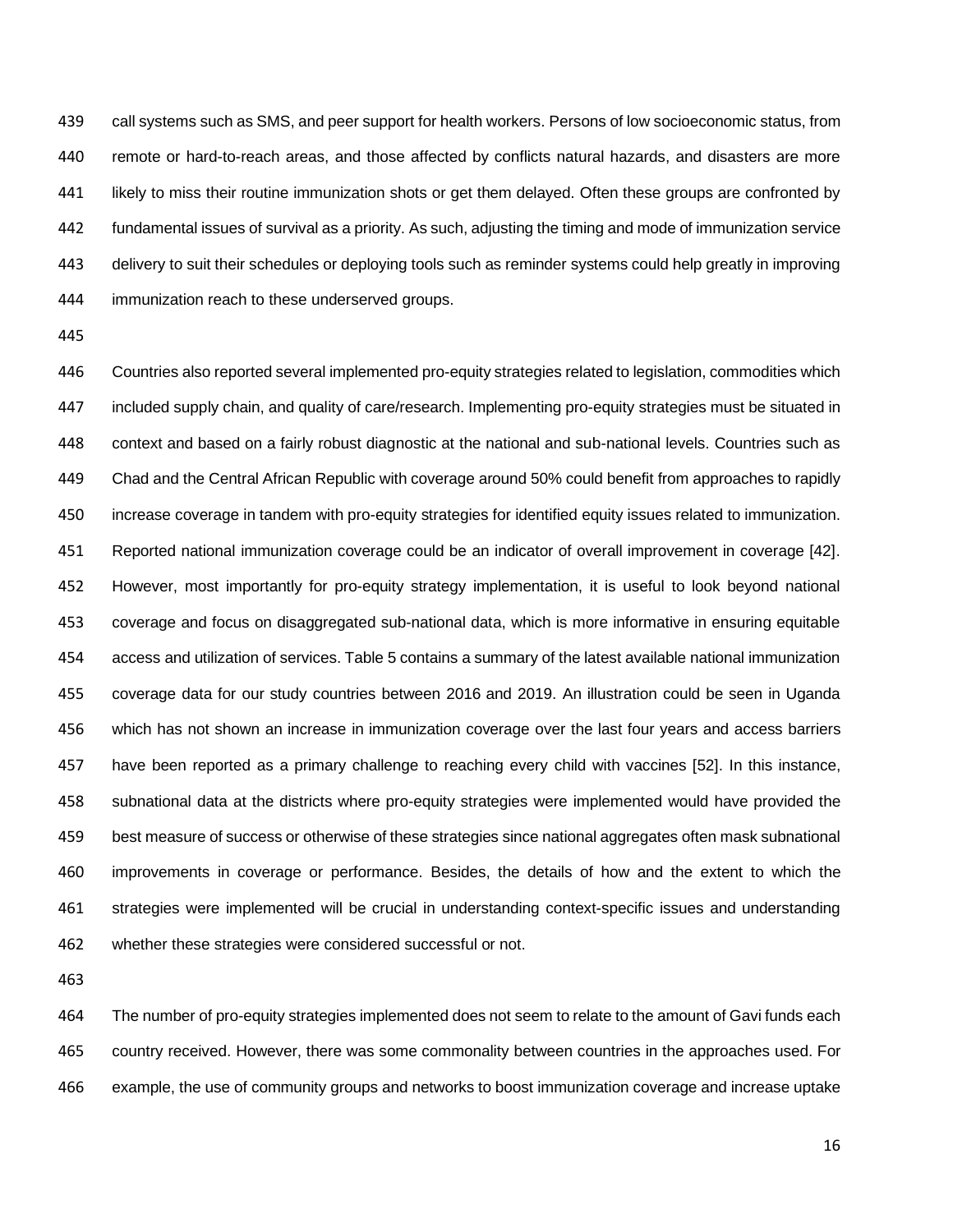was a strategy implemented across several of these countries. For countries that have conflict-affected areas or regions such as Nigeria, Afghanistan, and Pakistan, specific conflict-related pro-equity strategies were implemented such as a safe corridor for ensuring vaccination of children and immunization strategies specific to reaching displaced communities.

 Within the domains of human resources and environment, there were no reports by the 13 countries of these two strategies that had previously been identified, i.e. use of digital financial services/mobile money 474 to pay health facility staff and setting up overnight stay points to reach compromised areas. There is increasing evidence that digital services can contribute to the UHC agenda [53]. Some other strategies within these domains were reported such as the use of non-financial incentives to reward vaccinators and encourage accurate reporting in Afghanistan, as well as performance-based funding for health indicators paid to health facilities in the Central African Republic (CAR). The CAR example was however noted to have negatively incentivized health workers to falsify their data to get the performance funds.

# **Limitations**

 This mapping was done on a sample of country reports – Joint Appraisals – submitted to Gavi by 13 countries and mapping relevant pro-equity strategies on immunization and HSS implemented and reported between 2016 and 2019, with purposive representation from the Gavi country tiers. Findings cannot be generalized for all Gavi countries. Furthermore, this mapping did not retrieve and review strategy implementation reports from the countries and we were not able to assess the effectiveness and sustainability of the reported strategies. This is an area for future analysis; besides, more research would be required to obtain subnational data and evidence on the outcomes associated with these strategies in improving equity. Expanding the mapping of pro-equity strategies to all Gavi-supported countries could be useful in guiding countries to context-specific approaches, and better tracking of effective resource utilization. Since the annual Joint Appraisals are now replaced by multi-stakeholder dialogues (MSD), the MSD should be used for the mapping of these strategies going forward.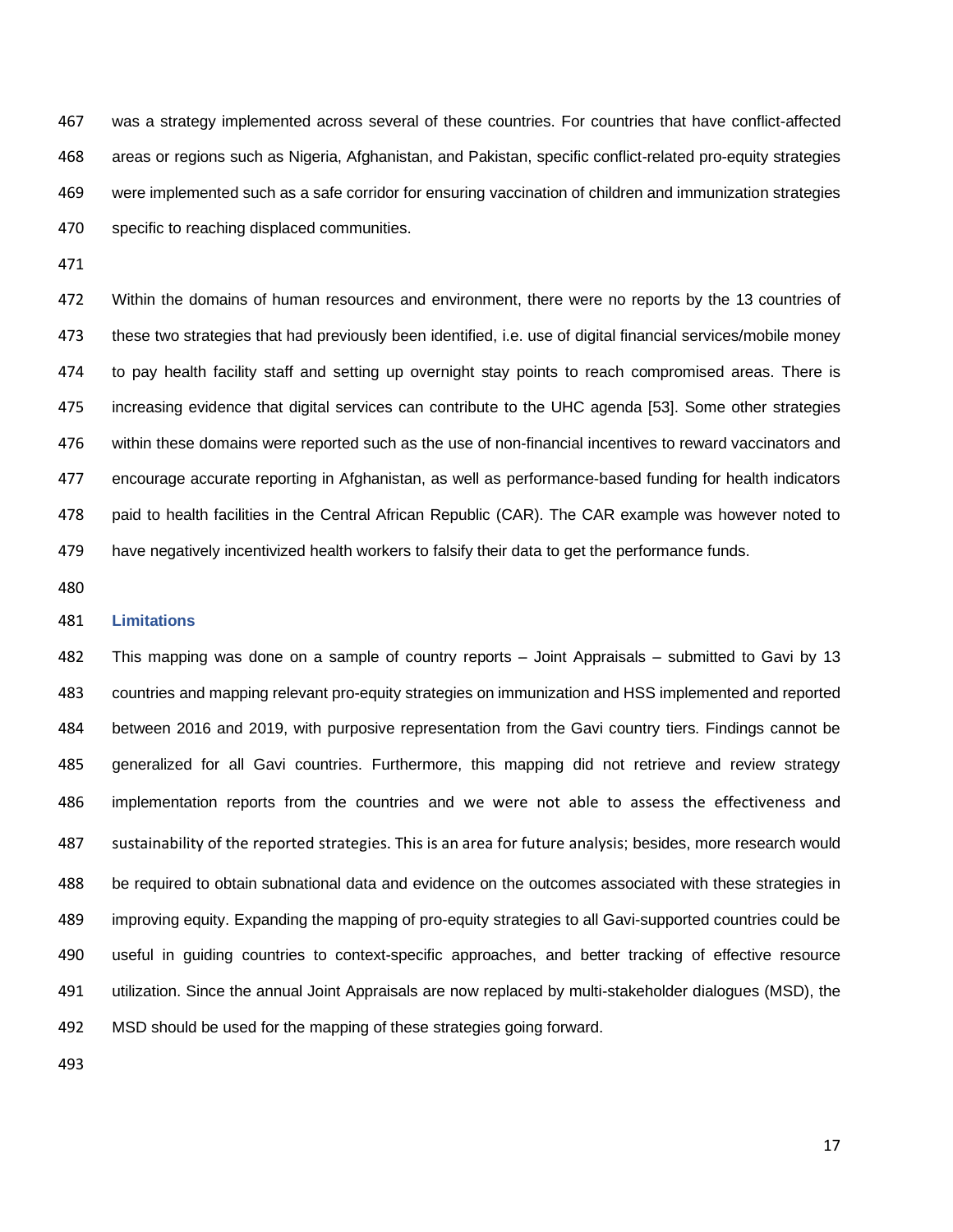#### **CONCLUSION**

 Addressing equity gaps is crucial to achieving universal health coverage. Adopting specific pro-equity strategies will assist countries in reaching the millions of children who are either 'zero-dose' or partially immunized. Findings from this mapping show the range and types of pro-equity strategies implemented in different contexts and can be useful for countries facing similar challenges to consider. This will help in the drive to achieve much-needed progress towards universal vaccination, especially in low and middle-income countries. It is also encouraging to see countries going beyond traditional and more routine strategies to improve their reach of all children with vaccines. This mapping represents only pro-equity strategies implemented and reported by a sample of Gavi-supported countries and should not be taken to represent strategies implemented across all other Gavi-supported countries. However, it can serve as a start and should encourage more investment in mapping, identifying, and sharing lessons learned across Gavi- supported, and even other countries implementing pro-equity strategies to accelerate the agenda of universal childhood vaccination and broader primary healthcare (PHC). Using operational and implementation research, the benefits of these pro-equity strategies can be harnessed to the fullest.

 Identifying, disseminating, and implementing relevant pro-equity strategies will be useful in reaching every child with recommended vaccines, and thereby achieving more with fewer resources. The benefits can even be greater with periodic evaluations of these strategies to ascertain the success and effectiveness of these interventions before use by policy and decision-makers. We can, therefore, reimagine immunization by synergizing across pro-equity strategies and further integrating immunization with PHC, as such a potential shift in focus towards investments that support pro-equity strategies and reach more children with life-saving vaccines and essential health interventions.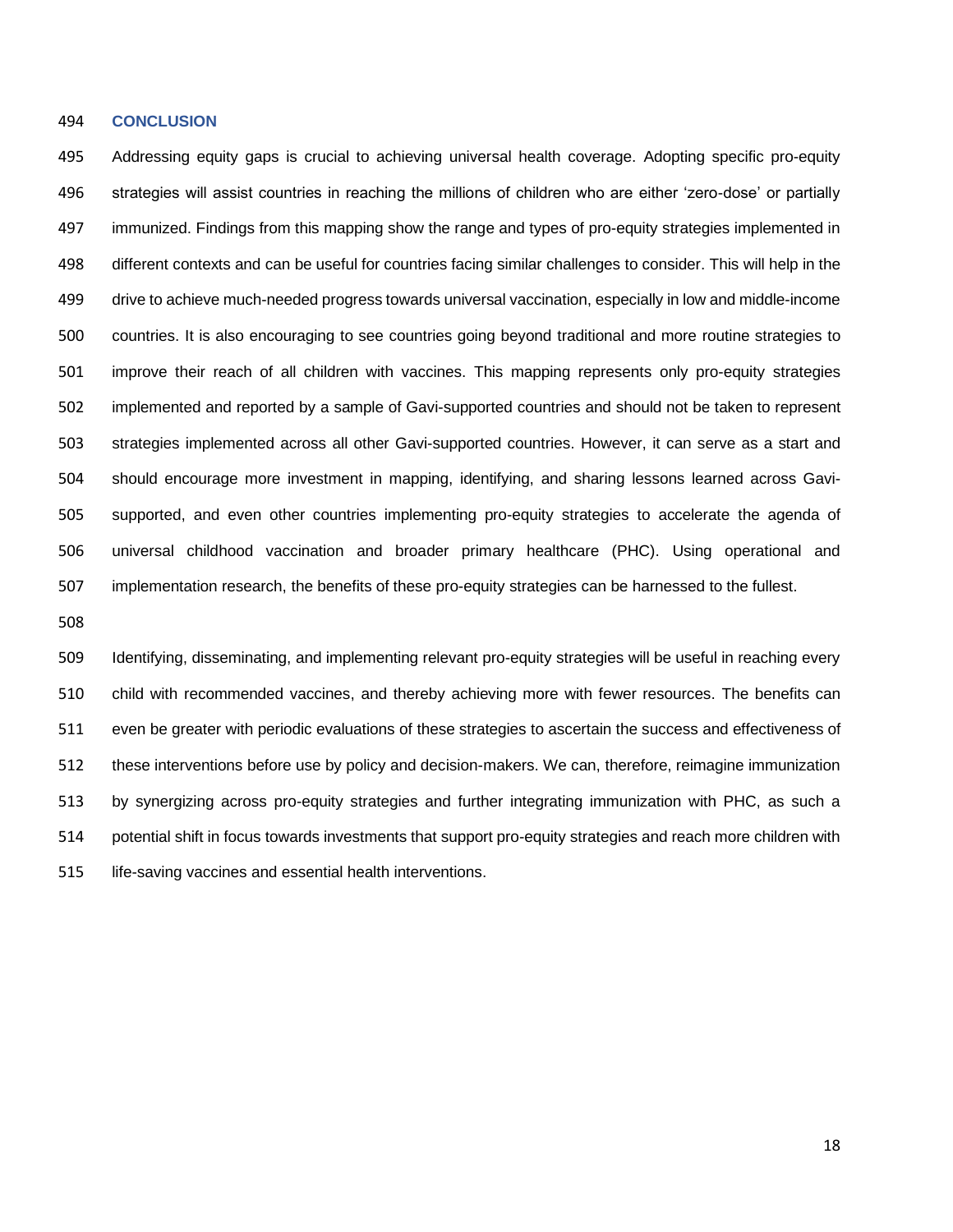| 516 | <b>References</b>                                                                                          |
|-----|------------------------------------------------------------------------------------------------------------|
| 517 | [1] World Health Organization [WHO]. Social determinants of health: What are health inequities or          |
| 518 | inequalities? https://www.who.int/social_determinants/thecommission/finalreport/key_concepts/en/.          |
| 519 | [Retrieved on 12 <sup>th</sup> May 2020].                                                                  |
| 520 |                                                                                                            |
| 521 | [2] Ozawa S, Clark S, Portnoy A, Grewal S, Brenzel L, and Walker DG. Return on Investment from             |
| 522 | Childhood Immunization in Low- And Middle-Income Countries, 2011-20. Health Affairs (2016); 35(2):         |
| 523 | https://doi.org/10.1377/hlthaff.2015.1086                                                                  |
| 524 |                                                                                                            |
| 525 | [3] Chopra M, Bhutta Z, Chang Blanc D, Checchi F, Gupta A, Lemango ET., et al. Addressing the              |
| 526 | persistent inequities in immunization coverage. Bulletin of the World Health Organization [Internet]. 2020 |
| 527 | Feb [cited 2020 May 15];98(2):146-8.                                                                       |
| 528 |                                                                                                            |
| 529 | [4] Hinman AR, McKinlay MA. Immunization equity. Vaccine [Internet]. 2015 Nov 27 [cited 2020 May           |
| 530 | 16];33(Supplement 4):D72-7. DOI: 10.1016/j.vaccine.2015.09.033                                             |
| 531 |                                                                                                            |
| 532 | [5] Corsi DJ, Bassani DG, Kumar R, Awasthi S, Jotkar R, Kaur N, et al. Gender inequity, and age-           |
| 533 | appropriate immunization coverage in India from 1992 to 2006. BMC International Health & Human             |
| 534 | Rights [Internet]. 2009 Jan 2 [cited 2020 May 18];9:1. https://doi.org/10.1186/1472-698X-9-S1-S3           |
| 535 |                                                                                                            |
| 536 | [6] Bardenheier B, Wortley P, Ahmed F, Gravenstein S, Rowland Hoguen CJ. Racial Inequities in Receipt      |
| 537 | of Influenza Vaccination Among Long-term Care Residents Within and Between Facilities in Michigan.         |
| 538 | Medical Care [Internet]. 2011 [cited 2020 May 18];49(4):371. https://www.jstor.org/stable/41103928         |
| 539 |                                                                                                            |
| 540 | [7] Gavi, the Vaccine Alliance [Gavi]. About our Alliance. https://www.gavi.org/our-alliance/about [Cited  |
| 541 | 2020 May 18].                                                                                              |
| 542 |                                                                                                            |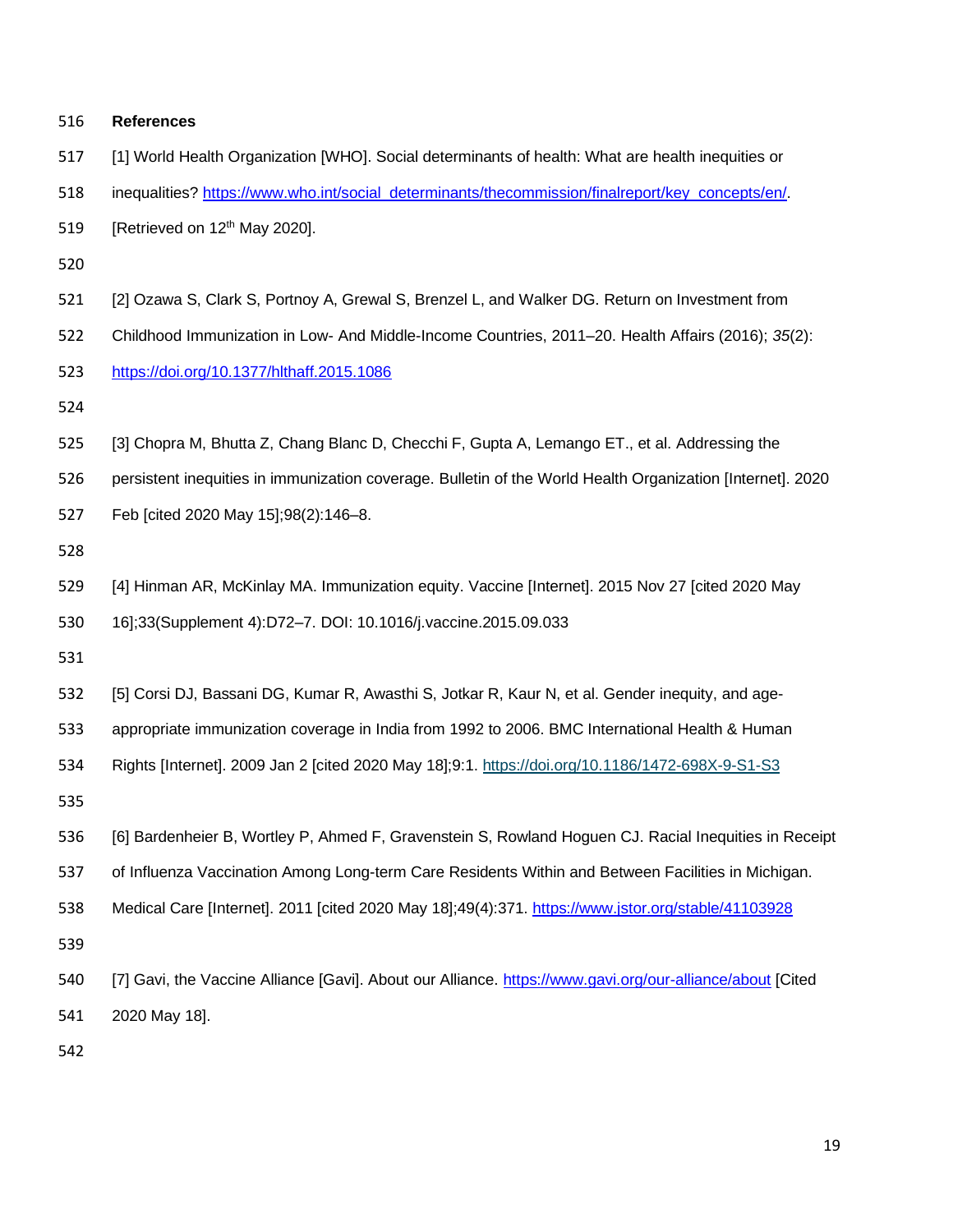| 543 | [8] World Health Organization [WHO]. Immunization Coverage. December 2019. Retrieved from                 |
|-----|-----------------------------------------------------------------------------------------------------------|
| 544 | https://www.who.int/news-room/fact-sheets/detail/immunization-coverage [Cited 2020 August 6].             |
| 545 |                                                                                                           |
| 546 | [9] World Health Organization [WHO]. Immunization Agenda 2030: A Global Strategy to Leave No One          |
| 547 | Behind. April 2020. Retrieved from                                                                        |
| 548 | https://www.who.int/immunization/immunization_agenda_2030/en/ [Cited 2020 August 6].                      |
| 549 |                                                                                                           |
| 550 | [10] Sodha SV, Dietz V. Strengthening routine immunization systems to improve global vaccination          |
| 551 | coverage. BRITISH MEDICAL BULLETIN [Internet]. 2015 [cited 2020 May 20];(1):5. DOI:                       |
| 552 | 10.1093/bmb/ldv001                                                                                        |
| 553 |                                                                                                           |
| 554 | [11] Nelson R. COVID-19 disrupts vaccine delivery. Lancet Infectious Diseases. 2020 [cited 2020 Jun       |
| 555 | 26]; 20(5): 546. https://doi.org/10.1016/S1473-3099(20)30304-2                                            |
| 556 |                                                                                                           |
| 557 |                                                                                                           |
| 558 | [12] Naimoli JF. Global health partnerships in practice: taking stock of the GAVI Alliance's new          |
| 559 | investment in health systems strengthening. International Journal of Health Planning & Management         |
| 560 | [Internet]. 2009 Jan [cited 2020 May 17];24(1):3. DOI: 10.1002/hpm.969.                                   |
| 561 |                                                                                                           |
| 562 | [13] Goeman L, Galichet B, Porignon DG, Hill PS, Hammami N, Essengue Elouma MS, et al. The                |
| 563 | response to flexibility: country intervention choices in the first four rounds of the GAVI Health Systems |
| 564 | Strengthening applications. HEALTH POLICY AND PLANNING [Internet]. 2010 [cited 2020 Jun                   |
| 565 | 26];(4):292. https://doi.org/10.1093/heapol/czq002                                                        |
| 566 |                                                                                                           |
| 567 | [14] Saxenian H, Cornejo S, Thorien K, Hecht R, Schwalbe N. An Analysis of How The GAVI Alliance And      |
| 568 | Low- And Middle-Income Countries Can Share Costs Of New Vaccines. HEALTH AFFAIRS -MILLWOOD                |
| 569 | VA THEN BETHESDA MA- [Internet]. 2011 [cited 2020 Jun 26];(6):1122.                                       |
|     |                                                                                                           |

<https://doi.org/10.1377/hlthaff.2011.0332>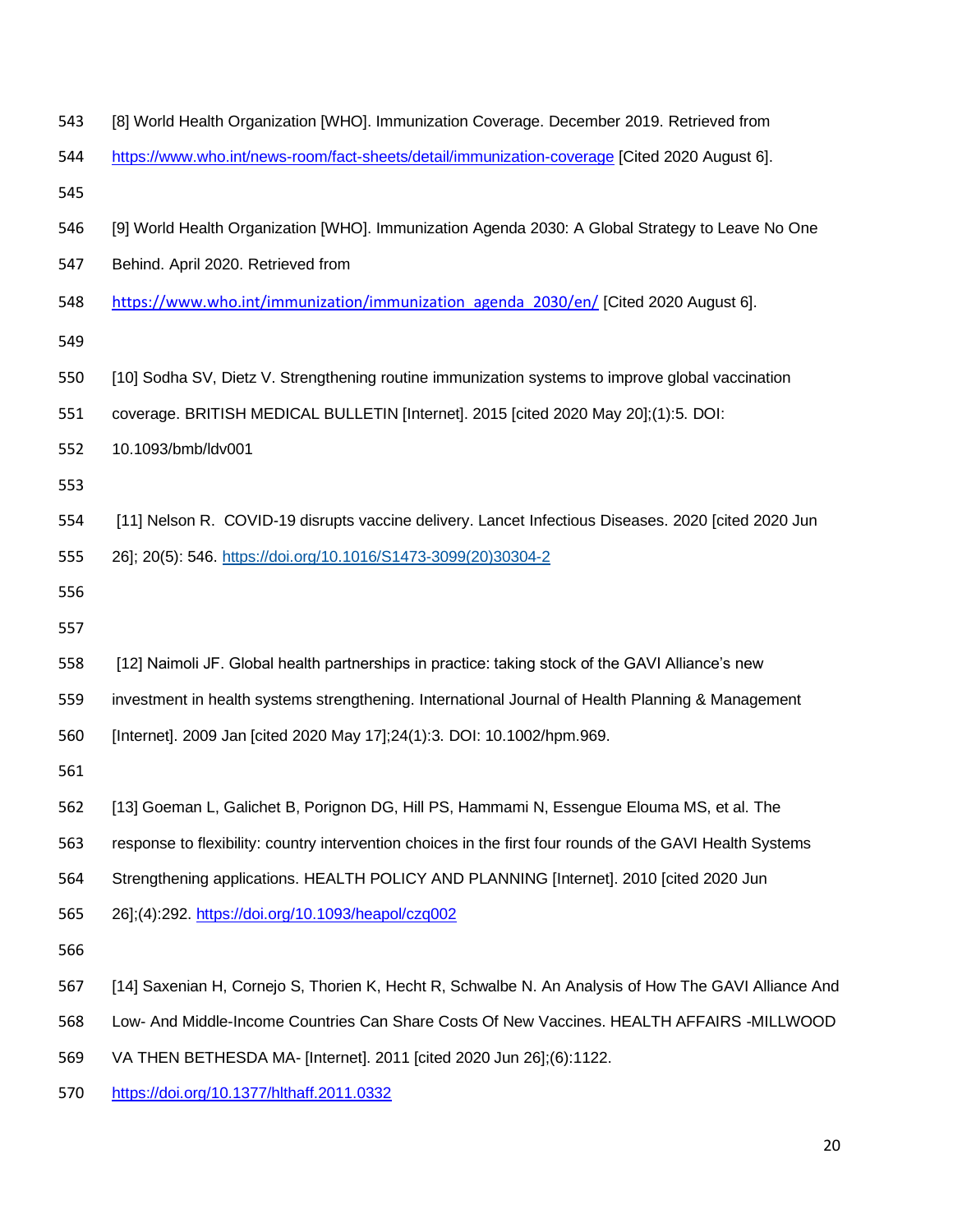| 572 | [15] Vujicic M, Weber SE, Nikolic IA, Atun R, Kumar R. An analysis of GAVI, the Global Fund and World         |
|-----|---------------------------------------------------------------------------------------------------------------|
| 573 | Bank support for human resources for health in developing countries. HEALTH POLICY AND PLANNING               |
| 574 | [Internet]. 2012 [cited 2020 Jun 26];(8):649. https://doi.org/10.1093/heapol/czs012                           |
| 575 |                                                                                                               |
| 576 | [16] Tsai F, Lee H, Fan VY. Perspective and investments in health system strengthening of Gavi, the           |
| 577 | Vaccine Alliance: a content analysis of health system strengthening-specific funding. International Health    |
| 578 | (1876-3413) [Internet]. 2016 Jul [cited 2020 May 20];8(4):246. DOI: 10.1093/inthealth/ihv063                  |
| 579 |                                                                                                               |
| 580 | [17] Gavi, the Vaccine Alliance [Gavi]. Eligibility. https://www.gavi.org/types-                              |
| 581 | support/sustainability/eligibility [Cited 2020 May 21].                                                       |
| 582 |                                                                                                               |
| 583 | [18] Gavi, the Vaccine Alliance [Gavi]. Joint Appraisals. Retrieved from https://www.gavi.org/our-            |
| 584 | support/joint-appraisals [Cited 2020 May 21].                                                                 |
| 585 |                                                                                                               |
| 586 | [19] Woodward EN, Matthieu MM, Uchendu US, Rogal S, Kirchner JE. The health equity implementation             |
| 587 | framework: proposal and preliminary study of hepatitis C virus treatment. Implementation Science              |
| 588 | [Internet]. 2019 Mar 1 [cited 2020 Jun 29];14(1):1-18. https://doi.org/10.1186/s13012-019-0861-y              |
| 589 |                                                                                                               |
| 590 | [20] Dover DC and Belon AP. The health equity measurement framework: a comprehensive model to                 |
| 591 | measure social inequities in health. International Journal for Equity in Health [Internet]. 2019 Feb 1 [cited |
| 592 | 2020 Jun 29];18(1):1-12. https://doi.org/10.1186/s12939-019-0935-0                                            |
| 593 |                                                                                                               |
| 594 | [21] Kilbourne AM, Switzer G, Hyman K, Crowley-Matoka M, Fine MJ. Advancing Health Disparities                |
| 595 | Research Within the Health Care System: A Conceptual Framework. American Journal of Public Health             |
| 596 | [Internet]. 2006 Dec [cited 2020 Jun 29];96(12):2113-21. doi: 10.2105/AJPH.2005.077628                        |
| 597 |                                                                                                               |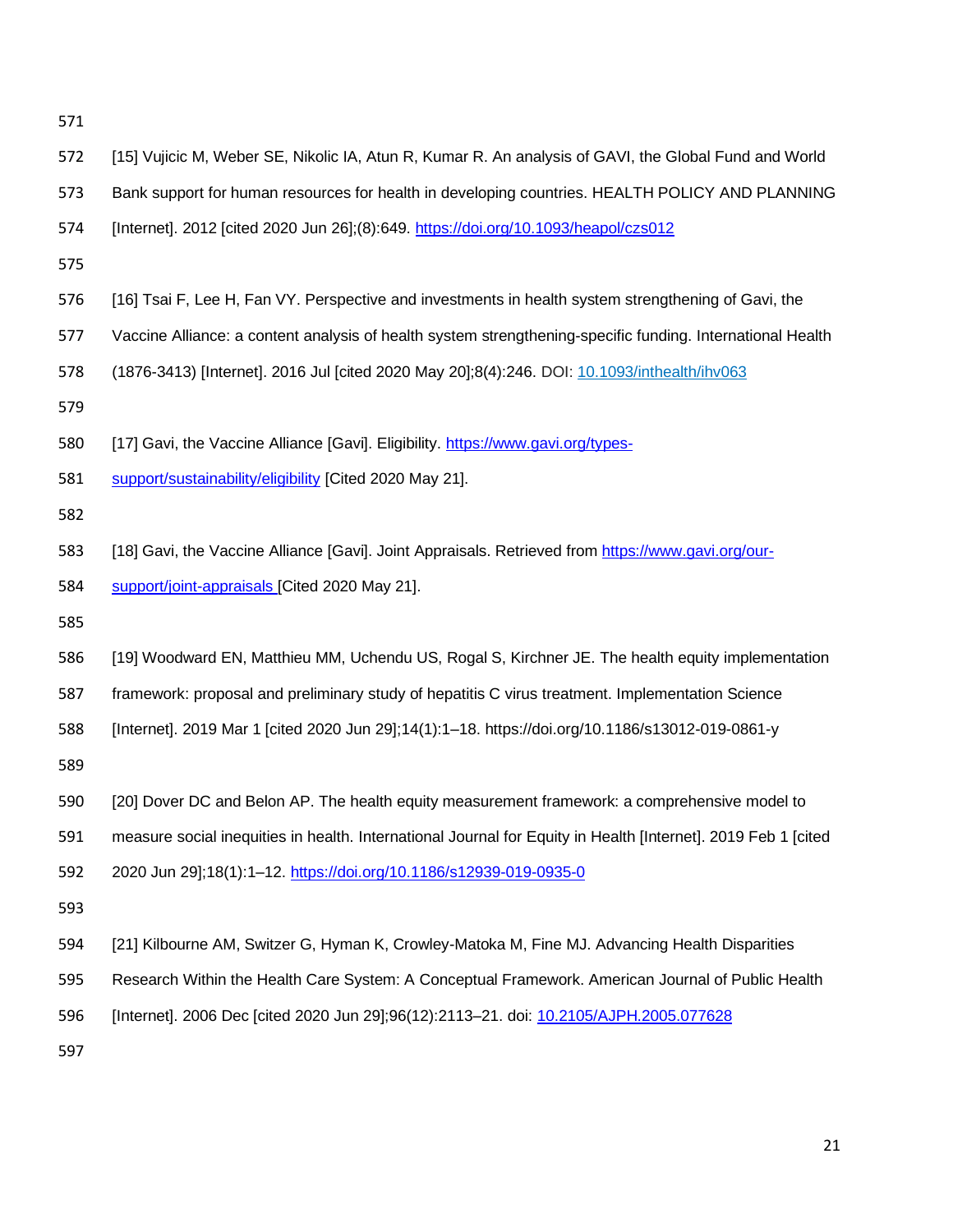| 600 | inequities in health. Journal of Clinical Epidemiology [Internet]. 2014 Jan 1 [cited 2020 Jun 29];67(1):56-  |
|-----|--------------------------------------------------------------------------------------------------------------|
| 601 | 64. http://dx.doi.org/10.1016/j.jclinepi.2013.08.005                                                         |
| 602 |                                                                                                              |
| 603 | [23] Tromp N, Baltussen R. Mapping of multiple criteria for priority setting of health interventions: an aid |
| 604 | for decision makers. BMC Health Services Research [Internet]. 2012 Mar 15 [cited 2020 Jun 29];12(3):1-       |
| 605 | 7. http://www.biomedcentral.com/1472-6963/12/454                                                             |
| 606 |                                                                                                              |
| 607 | [24] Kuruvilla S, Sadana R, Montesinos EV, Beard J, Vasdeki JF, de Carvalho IA, et al. A life-course         |
| 608 | approach to health: synergy with sustainable development goals. Bulletin of the World Health                 |
| 609 | Organization [Internet]. 2018 Jan [cited 2020 Jun 29];96(1):42-50. doi:                                      |
| 610 | http://dx.doi.org/10.2471/BLT.17.198358                                                                      |
| 611 |                                                                                                              |
| 612 | [25] World Health Organization [WHO]. Tailoring Immunization Programmes (TIP): An introductory               |
| 613 | overview. July 2018.                                                                                         |
| 614 | https://www.who.int/immunization/programmes_systems/Global_TIP_overview_July2018.pdf?ua=1                    |
| 615 |                                                                                                              |
| 616 | [26] Michie S, van Stralen MM, West R. The behaviour change wheel: A new method for characterising           |
| 617 | and designing behaviour change interventions. Implementation Science [Internet]. 2011 [cited 2020 Jun        |
| 618 | 29]; http://www.implementationscience.com/content/6/1/42                                                     |
| 619 |                                                                                                              |
| 620 | [27] Cane J, O'Connor D, Michie S. Validation of the theoretical domains framework for use in behaviour      |
| 621 | change and implementation research. Implementation Science [Internet]. 2012 Apr 1 [cited 2020 Jun            |
| 622 | 29];7(1):37. https://doi.org/10.1186/1748-5908-7-37                                                          |
| 623 |                                                                                                              |
|     |                                                                                                              |

[22] O'Neill J, Tabish H, Welch V, Petticrew M, Pottie K, Clarke M, et al. Applying an equity lens to

interventions: using PROGRESS ensures consideration of socially stratifying factors to illuminate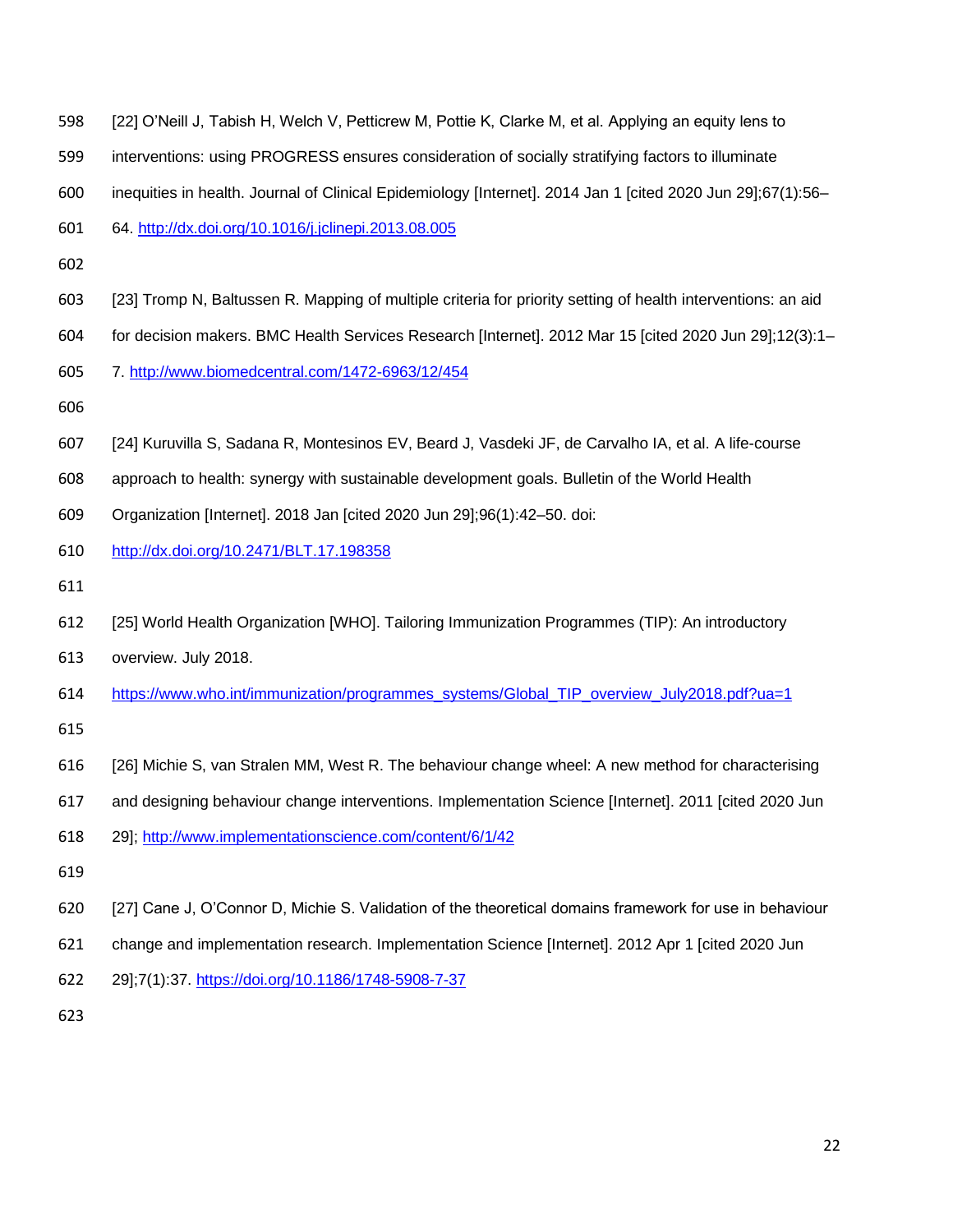- [28] Joint United Nations Programme on HIV/AIDS [UNAIDS]. Combination HIV Prevention: Tailoring and
- Coordinating Biomedical, Behavioural and Structural Strategies to Reduce New HIV Infections. A

UNAIDS Discussion Paper. September 2010.

- 
- [29] World Health Organization [WHO]. The Innov8 approach for reviewing national health programmes to
- leave no one behind. Technical handbook. 2016. Available on [https://www.who.int/life-](https://www.who.int/life-course/partners/innov8/innov8-technical-handbook/en/)
- [course/partners/innov8/innov8-technical-handbook/en/](https://www.who.int/life-course/partners/innov8/innov8-technical-handbook/en/)
- 
- [30] Ozawa S, Yemeke TT, Evans DR, Pallas SE, Wallace AS, Lee BY. Defining hard-to-reach
- populations for vaccination. Vaccine [Internet]. 2019 [cited 2020 Jun 29];(37):5525.
- <https://doi.org/10.1016/j.vaccine.2019.06.081>

- [31] Phillips DE, Dieleman JL, Lim SS, Shearer J. Determinants of effective vaccine coverage in low and
- middle-income countries: a systematic review and interpretive synthesis. BMC Health Services Research
- (2017) 17:681 DOI 10.1186/s12913-017-2626-0
- 
- [32] Feletto M, Sharkey A. The influence of gender on immunisation: using an ecological framework to
- examine intersecting inequities and pathways to change. BMJ Global Health 2019;4:e001711.
- doi:10.1136/bmjgh-2019-001711
- 
- [33] O'Neill Institute for National and Global Health Law Georgetown Law. Health Equity Programs of
- Action: An Implementation Framework. January 2019. Available from
- http://oneill.law.georgetown.edu/projects/ tuberculosis-law-and-human-rights-project/health-equity-
- programs-of-action/

- [34] World Health Organization [WHO]. A conceptual framework for action on the social determinants of
- health. Social determinants of health discussion paper 2. 2010. Available on
- [https://www.who.int/social\\_determinants/corner/SDHDP2.pdf?ua=1](https://www.who.int/social_determinants/corner/SDHDP2.pdf?ua=1)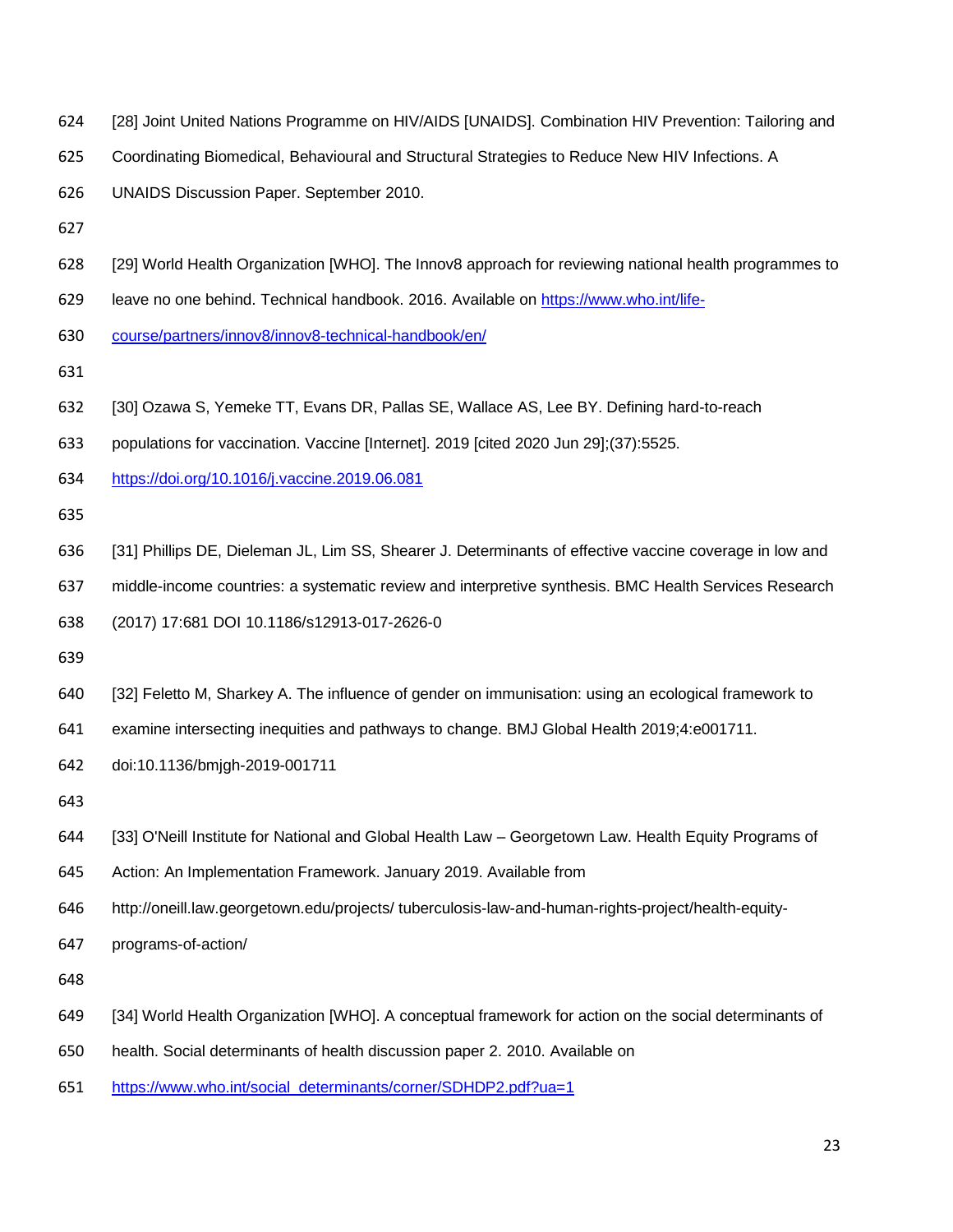[35] Tanahashi T. Health service coverage and its evaluation. Bull World Health Organ. 1978;56(2):295- 303. PMID: 96953; PMCID: PMC2395571.

- [36] Mallory C. Sheff, Ayaga A. Bawah, Patrick O. Asuming, Pearl Kyei, Mawuli Kushitor, James F.
- Phillips, et al. Evaluating health service coverage in Ghana's Volta Region using a modified Tanahashi
- model. Global Health Action [Internet]. 2020 Dec 1 [cited 2020 Jun 26];13(1). DOI:
- 10.1080/16549716.2020.1732664

- [37] Okwo-Bele J, Conner R, McIlvaine B, Rowley E, Bernson J. ERG Discussion Paper 06: Tackling
- inequities in immunization outcomes in conflict contexts. December 2018.
- <https://sites.google.com/view/erg4immunisation/products?authuser=0> [Cited 2020 May 21].

- [38] Nandy R, Rees H, Bernson J, Digre P, Rowley E, McIlvaine B. ERG Discussion Paper 07:
- Tackling inequities in immunization outcomes in urban contexts. December 2018.
- <https://sites.google.com/view/erg4immunisation/products?authuser=0> [Cited 2020 May 21].

- [39] Peck M, Gacic-Dobo M, Diallo MS, Nedelec Y, Sodha SV, Wallace AS. Global Routine Vaccination
- Coverage, 2018. MMWR Morb Mortal Wkly Rep. 2019 Oct 25;68(42):937-942. doi:
- 10.15585/mmwr.mm6842a1.

- [40] Boyce T, Gudorf A, de Kat C, Muscat M, Butler R, Habersaat KB. Towards equity in immunisation.
- Euro Surveill. 2019 Jan;24(2):1800204. doi: 10.2807/1560-7917.ES.2019.24.2.1800204.

- [41] Gavi, the Vaccine Alliance [Gavi]. Disbursements and commitments. Retrieved from
- <https://www.gavi.org/programmes-impact/our-impact/disbursements-and-commitments> [Cited 2020 May

25].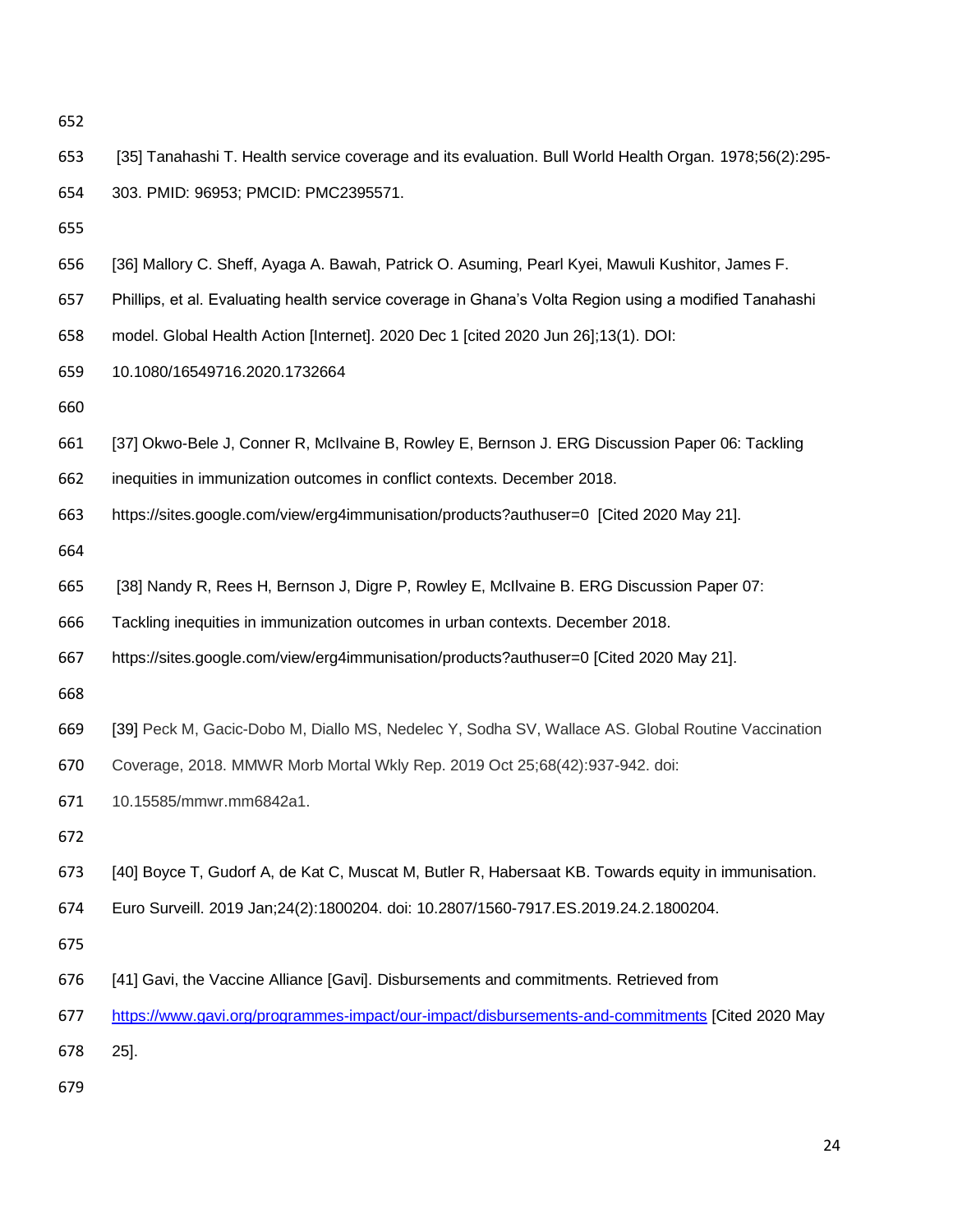| 680 | [42] World Health Organization [WHO]. WHO vaccine-preventable diseases: monitoring system. 2019          |
|-----|----------------------------------------------------------------------------------------------------------|
| 681 | global summary.                                                                                          |
| 682 | https://apps.who.int/immunization_monitoring/globalsummary/countries?countrycriteria%5Bcountry%5D%       |
| 683 | 5B%5D=COD [Cited 2020 May 21].                                                                           |
| 684 |                                                                                                          |
| 685 | [43] Gandhi, G. Charting the evolution of approaches employed by the Global Alliance for Vaccines and    |
| 686 | Immunizations (GAVI) to address inequities in access to immunization: a systematic qualitative review of |
| 687 | GAVI policies, strategies and resource allocation mechanisms through an equity lens (1999–2014). BMC     |
| 688 | Public Health 15, 1198 (2015). https://doi.org/10.1186/s12889-015-2521-8                                 |
| 689 |                                                                                                          |
| 690 | [44] Musa AI. Polio Immunization Social Norms in Kano State, Nigeria: Implications for Designing Polio   |
| 691 | Immunization Information and Communication Programs for Routine Immunization Services. Global            |
| 692 | Health Communication 1, no. 1 (2015), 21-31. doi:10.1080/23762004.2016.1161419.                          |
| 693 |                                                                                                          |
| 694 | [45] Ghinai I, Willott C, Dadari I, Larson HJ. Listening to the rumours: What the northern Nigeria polio |
| 695 | vaccine boycott can tell us ten years on. Global Public Health 8, no. 10 (2013), 1138-1150.              |
| 696 | doi:10.1080/17441692.2013.859720.                                                                        |
| 697 |                                                                                                          |
| 698 | [46] Jalloh MF, Wilhelm E, Abad N, Prybylski D. Mobilize to vaccinate: lessons learned from social       |
| 699 | mobilization for immunization in low and middle-income countries. Human Vaccines &                       |
| 700 | Immunotherapeutics 16, no. 5 (2019), 1208-1214. doi:10.1080/21645515.2019.1661206.                       |
| 701 |                                                                                                          |
| 702 | [47] Mathew JL. Inequity in childhood immunization in India: A systematic review. INDIAN PEDIATRICS      |
| 703 | [Internet]. 2012 [cited 2020 May 26];(3):203. DOI: https://doi.org/10.1007/s13312-012-0063-z             |
| 704 |                                                                                                          |
| 705 | [48] Mugali, RR, Mansoor, F, Parwiz, S, Ahmad, F, Safi, N, Higgins-Steele, A, et al. Improving           |
|     |                                                                                                          |

immunization in Afghanistan: results from a cross-sectional community-based survey to assess routine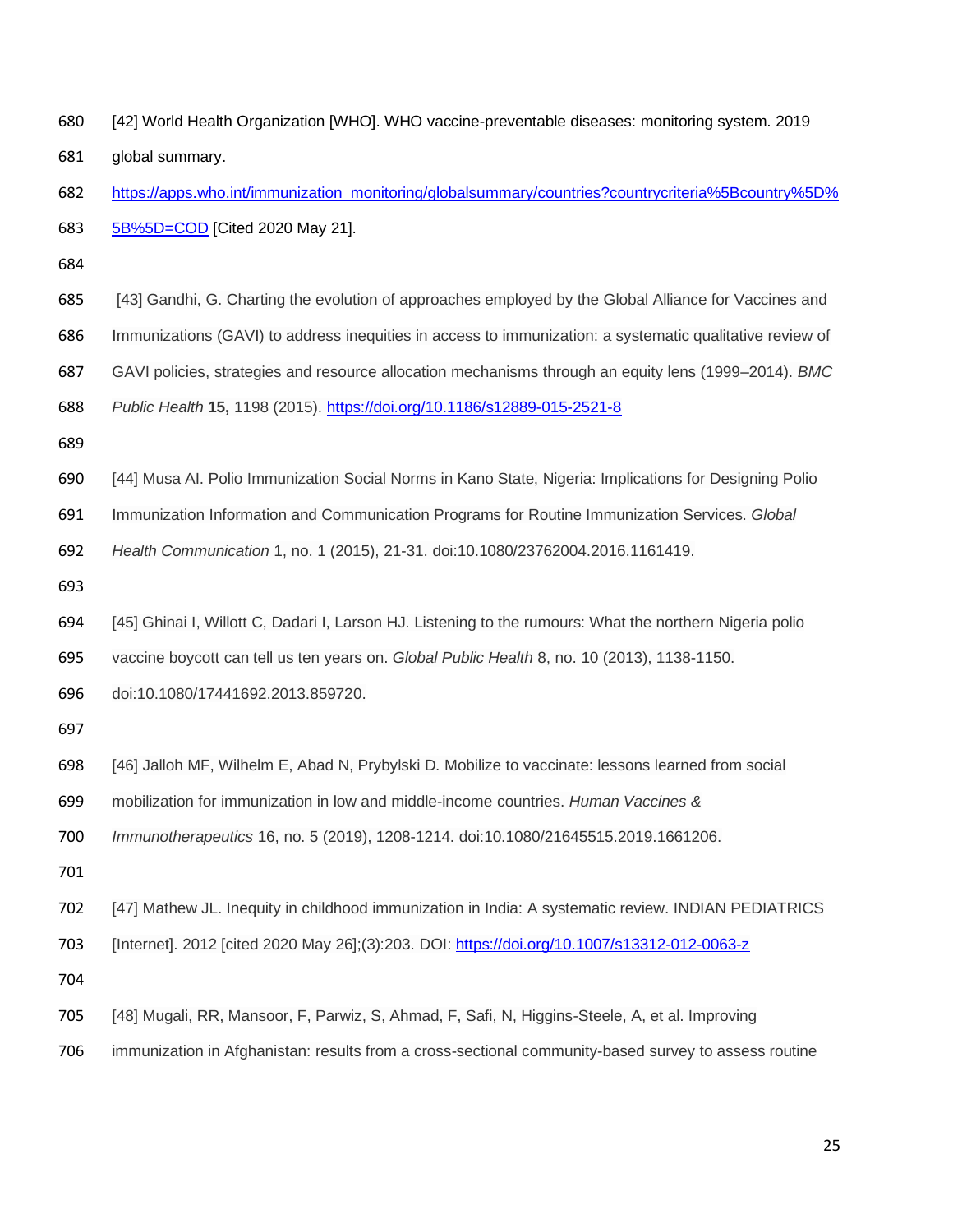| 707 | immunization coverage. BMC Public Health [Internet]. 2017 Apr 1 [cited 2020 May 26];17(1):1-                |
|-----|-------------------------------------------------------------------------------------------------------------|
| 708 | 9. https://doi.org/10.1186/s12889-017-4193-z                                                                |
| 709 |                                                                                                             |
| 710 | [49] Antai D. Inequitable childhood immunization uptake in Nigeria: a multilevel analysis of individual and |
| 711 | contextual determinants. BMC Infectious Diseases [Internet]. 2009 Jan [cited 2020 May 26];9(1):181-90.      |
| 712 | DOI: https://doi.org/10.1186/1471-2334-9-181                                                                |
| 713 |                                                                                                             |
| 714 | [50] Olorunsaiye CZ, Degge H. Variations in the Uptake of Routine Immunization in Nigeria: Examining        |
| 715 | Determinants of Inequitable Access. Global health communication [Internet]. 2016 [cited 2020 May            |
| 716 | 26];(1):19. https://doi.org/10.1080/23762004.2016.1206780                                                   |
| 717 |                                                                                                             |
| 718 | [51] Grundy J. Country-level governance of global health initiatives: an evaluation of immunization         |
| 719 | coordination mechanisms in five countries of Asia. Health Policy and Planning 25, no. 3 (2009), 186-196.    |
| 720 | doi:10.1093/heapol/czp047.                                                                                  |
| 721 |                                                                                                             |
| 722 | [52] Malande OO, Munube D, Afaayo RN, Annet K, Bodo B, Bakainaga A, et al. Barriers to effective            |
| 723 | uptake and provision of immunization in a rural district in Uganda. PLoS ONE [Internet]. 2019 Feb 14        |
| 724 | [cited 2020 May 26];14(2):1-15. https://doi.org/10.1371/ journal.pone.0212270                               |
| 725 |                                                                                                             |
| 726 | [53] Long, LA, Pariyo, G, Kallander, K. Digital Technologies for Health Workforce Development in Low-       |
| 727 | and Middle-Income Countries: A Scoping Review. Global health, science, and practice [Internet]. 2018        |
| 728 | Jan 1 [cited 2020 May 27];6(Suppl 1): null-S48. https://doi.org/10.9745/GHSP-D-18-00167                     |
| 729 |                                                                                                             |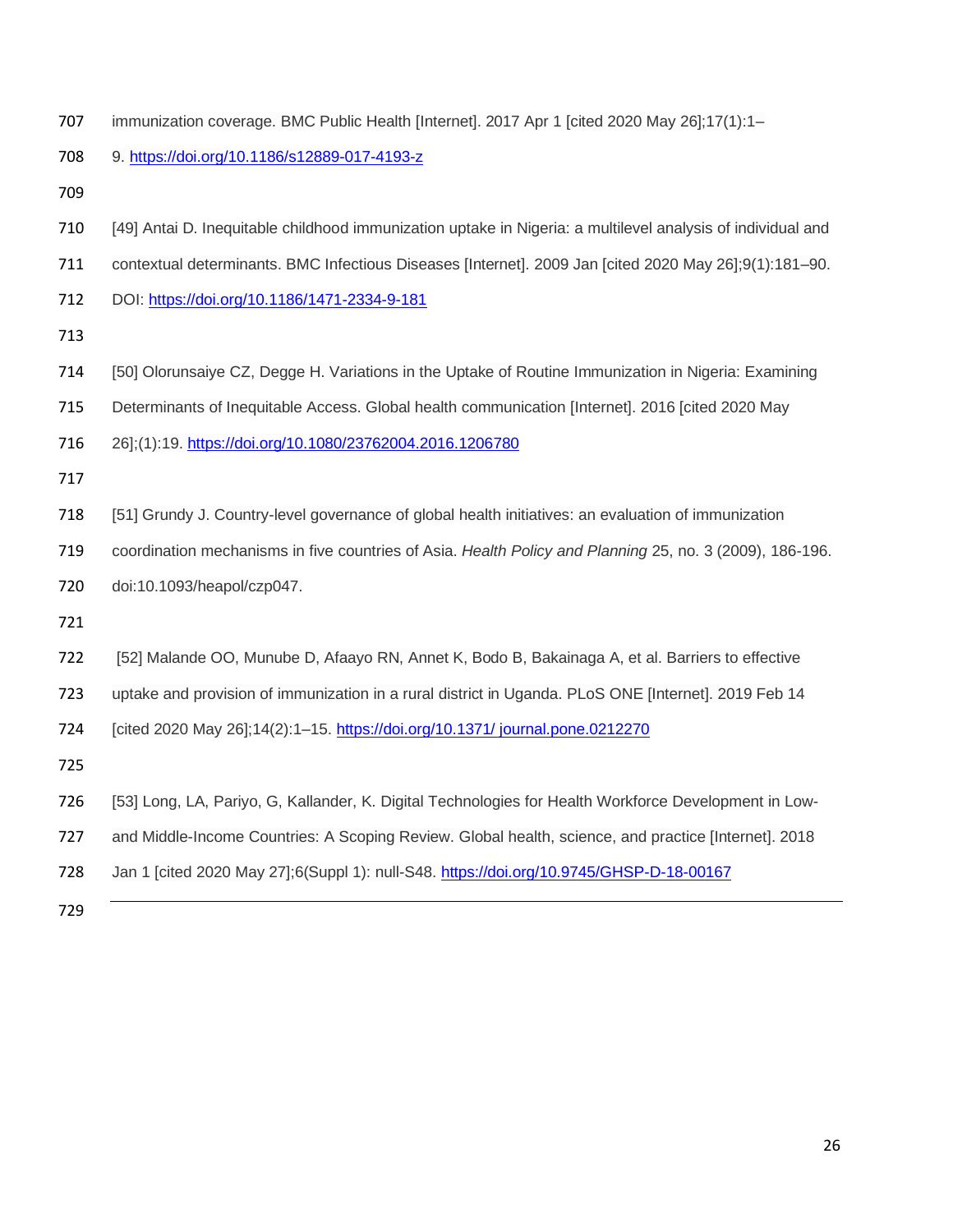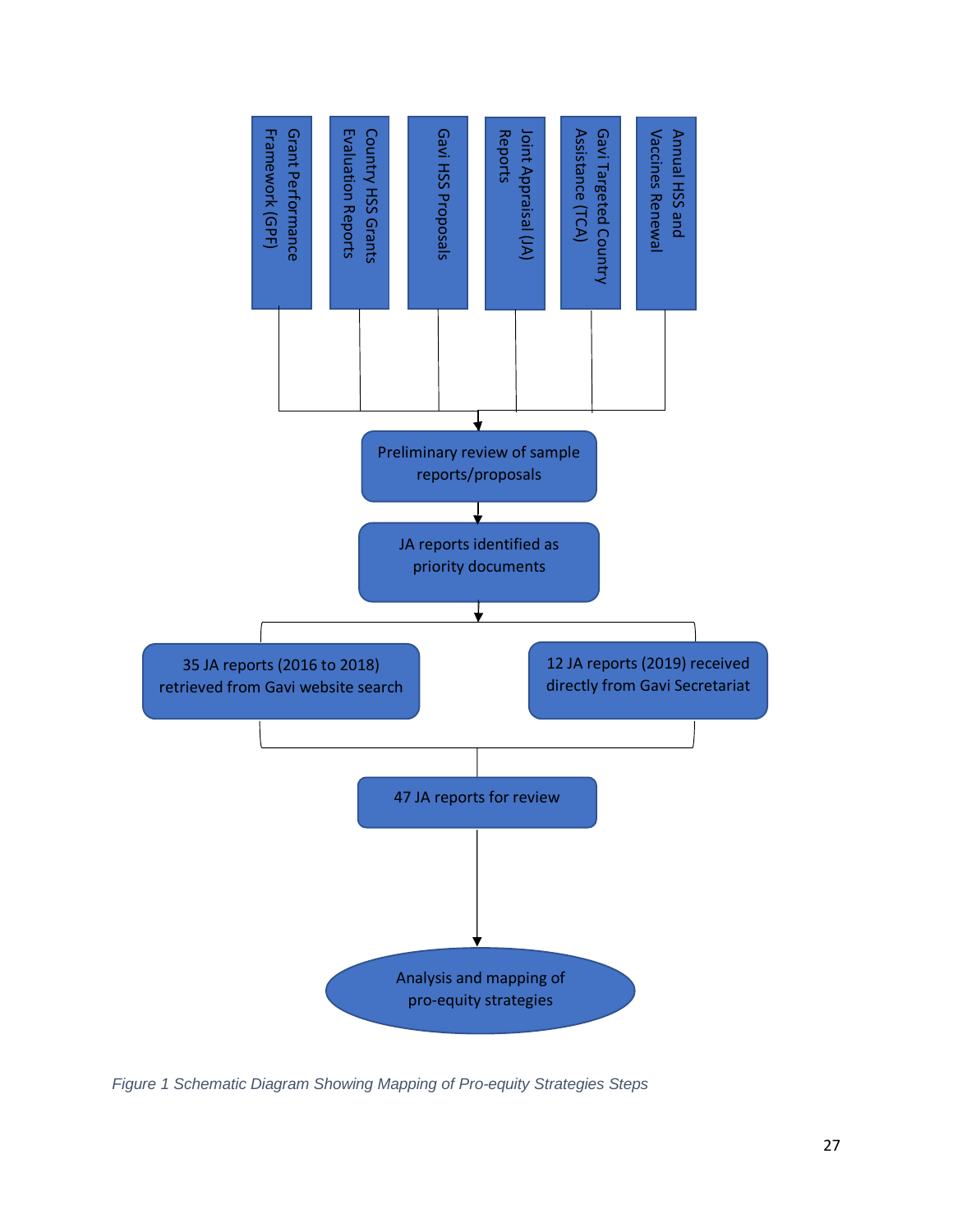

*Figure 2 Pro-equity strategies reported to have been implemented by sampled Gavi-supported countries*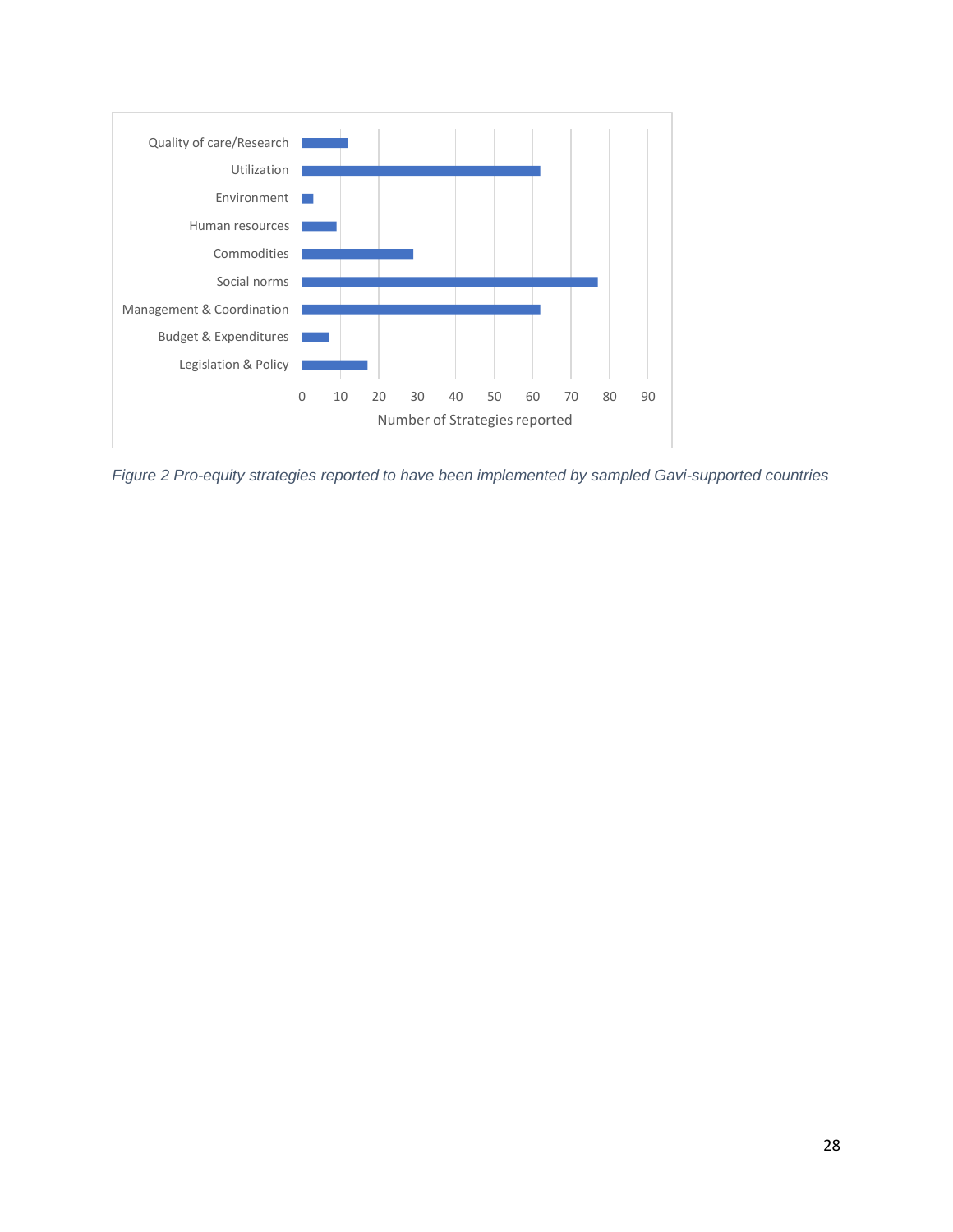Table 1. Gavi-supported countries included in this mapping of Pro-equity immunization strategies

| <b>Gavi Tier-1 Countries</b>     | <b>Gavi Tier-2 Countries</b> | <b>Gavi Tier-3 Countries</b> |
|----------------------------------|------------------------------|------------------------------|
| Afghanistan, Chad, Democratic    | Myanmar, Madagascar,         | Kyrgyzstan.                  |
| Republic of the Congo (DRC),     | Central African Republic     |                              |
| Ethiopia, India, Kenya, Nigeria, | $(CAR)$ .                    |                              |
| Pakistan, Uganda.                |                              |                              |

Table 2. Summary of Equity Framework and Domains used in the Mapping of Strategies

|         | <b>CEA tool determinants of</b>  |         | <b>Equity Domain</b>       |         | Tanahashi level |         | <b>ERG Priority Areas</b> |
|---------|----------------------------------|---------|----------------------------|---------|-----------------|---------|---------------------------|
|         | effective coverage               |         |                            |         |                 |         |                           |
| $\circ$ | Legislation & Policy             | $\circ$ | Social context, influence, | $\circ$ | Availability    | $\circ$ | Urban poor                |
| $\circ$ | <b>Budget &amp; Expenditures</b> |         | circumstances              | $\circ$ | Accessibility   | $\circ$ | Remote/Rural              |
| $\circ$ | Management &                     | $\circ$ | <b>Recipient Factors</b>   | $\circ$ | Acceptability,  | $\circ$ | Conflict                  |
|         | Coordination                     | $\circ$ | <b>Rights</b>              |         | contact, and    | $\circ$ | Gender-related            |
| $\circ$ | Social norms                     | $\circ$ | Healthcare system and      |         | effective       |         |                           |
| $\circ$ | Commodities                      |         | policy context             |         | coverage        |         |                           |
| $\circ$ | Human resources                  | $\circ$ | Environment                |         |                 |         |                           |
| $\circ$ | Environment                      | $\circ$ | Local-level context        |         |                 |         |                           |
| $\circ$ | Utilization                      | $\circ$ | Organizational level       |         |                 |         |                           |
|         |                                  |         | context                    |         |                 |         |                           |
|         |                                  | $\circ$ | Intervention factors       |         |                 |         |                           |
|         |                                  | $\circ$ | <b>Provider Factors</b>    |         |                 |         |                           |
|         |                                  | $\circ$ | Clinical encounter         |         |                 |         |                           |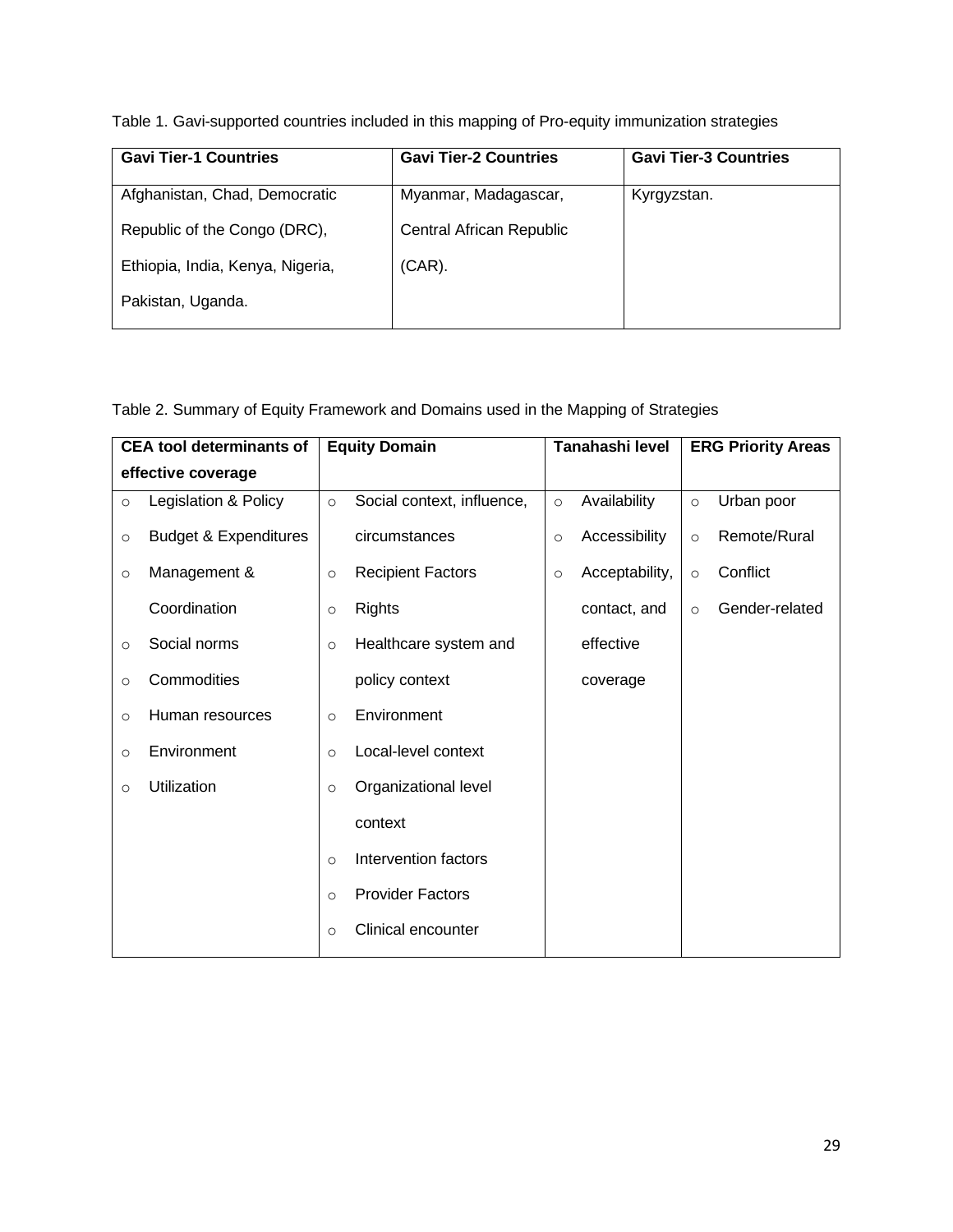Table 3. Frequency of pro-equity strategies by type as reported in Joint Appraisal reports, 2016-2019

| <b>CEA determinant</b><br>of effective | Afghanist       | CA             | $\overline{\text{Chad}}$ | <b>DR</b>      | Ethiopia       | India          | Kenya          | Kyrgyzstan     | <b>Madagascar</b> | <b>Myanmar</b> | Nigeria        | Pakistan       | Ugand          | <b>Total</b>   |
|----------------------------------------|-----------------|----------------|--------------------------|----------------|----------------|----------------|----------------|----------------|-------------------|----------------|----------------|----------------|----------------|----------------|
| coverage                               | an              | R              |                          | C              |                |                |                |                |                   |                |                |                | a              |                |
| Legislation &                          | $\Omega$        | $\overline{1}$ | 2                        | $\overline{3}$ | $\overline{1}$ | $\Omega$       | $\mathbf{1}$   | $\mathbf 0$    | $\Omega$          | 3              | $\overline{4}$ | $\mathbf{1}$   | $\mathbf{1}$   | 17             |
| Policy                                 |                 |                |                          |                |                |                |                |                |                   |                |                |                |                |                |
| Budget &                               | $\mathbf 0$     | $\mathbf 0$    | $\Omega$                 | 0              | $\mathbf 0$    | 1              | $\mathbf{1}$   | $\mathbf{1}$   | 2                 | $\mathbf 0$    | $\overline{1}$ | $\mathbf 0$    | $\mathbf{1}$   | $\overline{7}$ |
| Expenditures                           |                 |                |                          |                |                |                |                |                |                   |                |                |                |                |                |
| Management &                           | $6\overline{6}$ | $2^{\circ}$    | $\mathbf{1}$             | $\overline{4}$ | $6^{\circ}$    | $\overline{4}$ | $\overline{2}$ | $\overline{2}$ | $\overline{4}$    | $5\phantom{.}$ | 10             | 9              | $\overline{7}$ | 62             |
| Coordination                           |                 |                |                          |                |                |                |                |                |                   |                |                |                |                |                |
| Social norms                           | 11              | 3              | 5 <sup>5</sup>           | $\overline{1}$ | 5              | $\overline{7}$ | 9 <sup>°</sup> | $\overline{4}$ | 3                 | 3              | 8              | $\overline{4}$ | 14             | 77             |
| Commodities                            | $\mathbf{3}$    | $\overline{4}$ | 3                        | $\overline{4}$ | $\mathbf{1}$   | 3              | $\mathbf{1}$   | $\overline{2}$ | $\overline{2}$    | $\overline{2}$ | $\overline{2}$ | $\mathbf{1}$   | $\mathbf{1}$   | 29             |
| Human resources                        | $\overline{1}$  | 3              | $\mathbf 0$              | $\overline{2}$ | $\mathbf 0$    | $\overline{1}$ | $\mathbf 0$    | $\mathbf 0$    | $\mathbf 0$       | $\mathbf 0$    | $\overline{1}$ | $\mathbf 0$    | $\mathbf{1}$   | 9              |
| Environment                            | $\Omega$        | $\mathbf 0$    | $\Omega$                 | $\mathbf{1}$   | $\Omega$       | $\Omega$       | $\mathbf 0$    | $\mathbf 0$    | $\Omega$          | $\mathbf 0$    | $\overline{2}$ | $\mathbf 0$    | 0              | $\mathbf{3}$   |
| Utilization                            | 9               | $\overline{4}$ | 5                        | $\mathbf{1}$   | $2^{\circ}$    | $\sqrt{5}$     | 8              | $\overline{2}$ | 2                 | 3              | 5              | 8              | 8              | 62             |
| Quality of                             | $\overline{4}$  | $\mathbf{0}$   | $\Omega$                 | $\Omega$       | $\overline{1}$ | $\Omega$       | $\Omega$       | $\mathbf 0$    | $\Omega$          | $\mathbf 0$    | $\overline{2}$ | $\Omega$       | 5 <sup>5</sup> | 12             |
| care/Research                          |                 |                |                          |                |                |                |                |                |                   |                |                |                |                |                |
| <b>Total</b>                           | 34              | 17             | 16                       | 16             | 16             | 21             | 22             | 11             | 15                | 16             | 35             | 23             | 38             |                |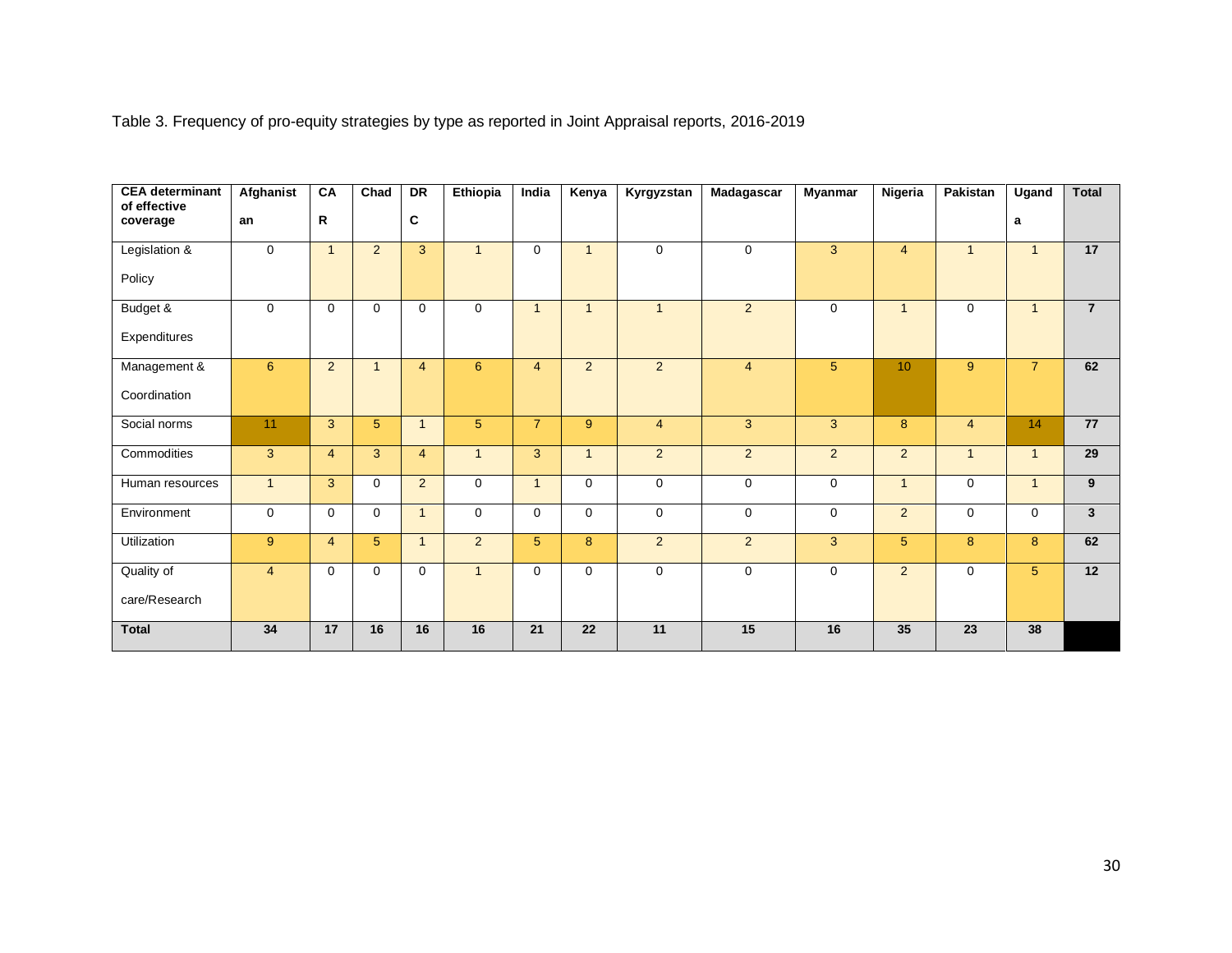| $\blacksquare$ | The concentration of the Theory                                                                         | . Euskalah kasa sahijin singlesise |  |
|----------------|---------------------------------------------------------------------------------------------------------|------------------------------------|--|
|                | Table 4. Example pro-equity strategies reported by countries in their 2016-2019 Joint Appraisal reports |                                    |  |
|                |                                                                                                         |                                    |  |

| <b>Determinants of</b>          | <b>Thematic area</b>     | <b>Example pro-equity strategies</b>              |
|---------------------------------|--------------------------|---------------------------------------------------|
| <b>Effective Coverage</b>       |                          |                                                   |
| <b>Legislation &amp; Policy</b> | Linkages to registration | Setting up the DHIS2 data encoding by health      |
|                                 | systems                  | facility + MAGPI data import in CAR, and a        |
|                                 |                          | roadmap for the operationalization of DHIS2 and   |
|                                 |                          | population estimations with the help of satellite |
|                                 |                          | imagery in 3 districts (Benoyé, East N'Djamena    |
|                                 |                          | and Yao) of Char republic.                        |
| <b>Budget &amp;</b>             | Coordinated              | Nigeria reported having BMGF and Dangote          |
| <b>Expenditures</b>             | implementation plan      | Foundation supporting 6 states in the form of an  |
|                                 |                          | MOU to address PHC and routine immunization.      |
|                                 |                          | Kyrgyzstan reported using a Sector Wide           |
|                                 |                          | Approach (SWAp) in health care where              |
|                                 |                          | resources are pooled into the SWAp and            |
|                                 |                          | managed.                                          |
| <b>Management &amp;</b>         | EPI support groups       | Madagascar involved the community in all          |
| Coordination                    |                          | immunization activities by strengthening          |
|                                 |                          | communication both interpersonal and mass         |
|                                 |                          | communication using community registers.          |
|                                 | Negotiate access to      | In Afghanistan, the Public-Private Partnership    |
|                                 | populations affected by  | (PPP) model was used as an innovation to          |
|                                 | conflict                 | provide basic reproductive and immunization       |
|                                 |                          | services in the remote and insecure districts of  |
|                                 |                          | six provinces in the country where both           |
|                                 |                          | government and NGOs are not able to provide       |
|                                 |                          | these services to affected populations.           |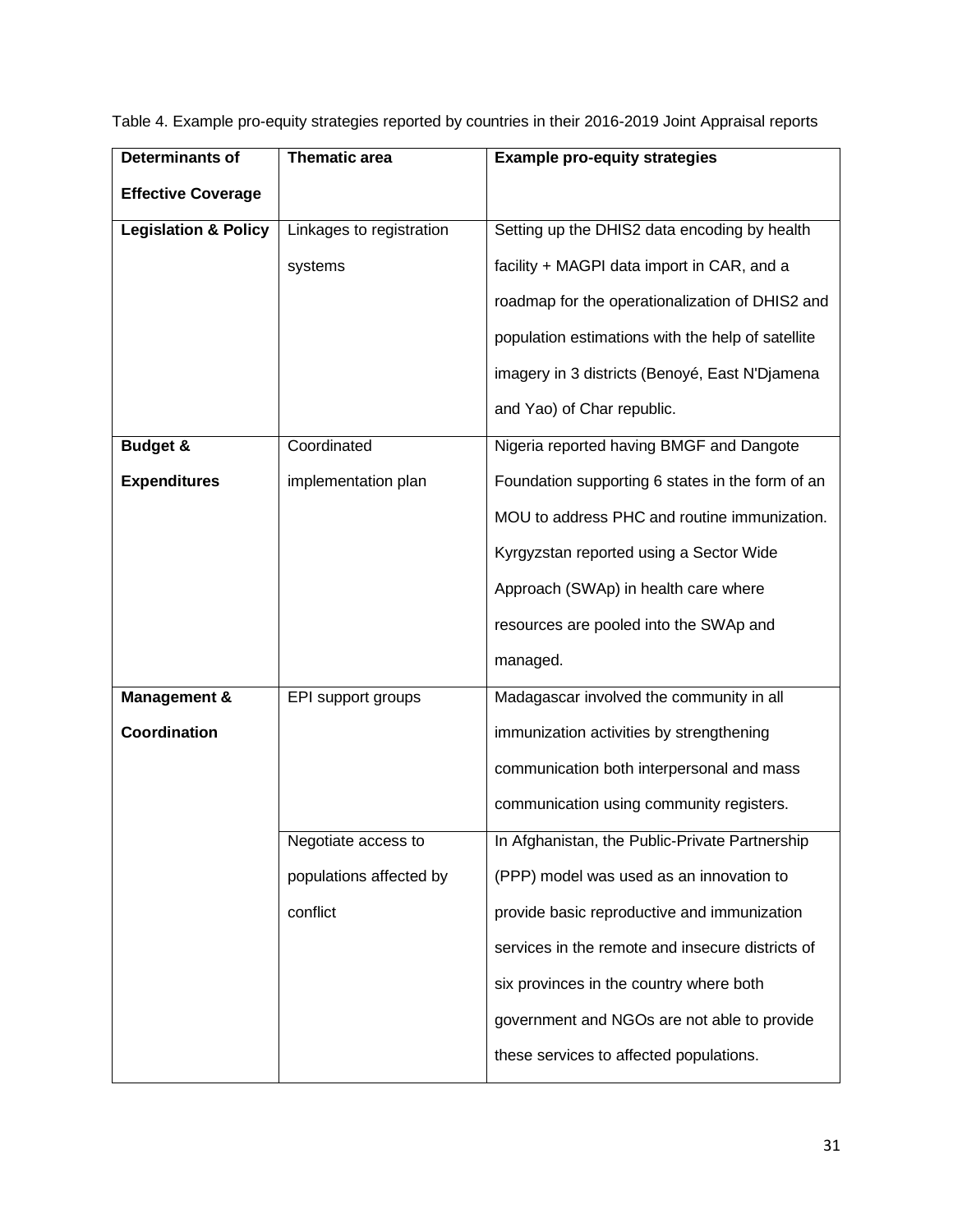| Improved communication          | Immunization Communication Network in            |
|---------------------------------|--------------------------------------------------|
| chains amongst health           | Afghanistan which helps with polio eradication,  |
| providers                       | tracking of children who have missed their       |
|                                 | vaccines and community mobilization, while       |
|                                 | Pakistan sends targeted messages across 150      |
|                                 | WhatsApp groups with thousands of                |
|                                 | memberships.                                     |
| <b>Health Monitoring System</b> | India is using an urban immunization dashboard   |
|                                 | developed based on HMIS data review, to          |
|                                 | improve quality and use of reported data as part |
|                                 | of immunization strengthening in India's         |
|                                 | Universal Immunization Program, while in         |
|                                 | Nigeria DHIS2 and the RI Short Message           |
|                                 | Service (SMS) are used to track the conduct of   |
|                                 | daily fixed sessions as part of the OIRIS        |
|                                 | approach.                                        |
| Alternative approaches to       | Ethiopia reported using electronic community     |
| immunization records            | health information systems (eCHIS) in            |
|                                 | immunization reporting and monitoring, while     |
|                                 | Uganda explored the use of electronic registers  |
|                                 | for immunization integrated with the HIV         |
|                                 | electronic medical records.                      |
| Tracking population and         | Myanmar reported geospatial information          |
| movement through satellite      | system QGIS-based micro plans                    |
| imagery and mobile phone        | developed/updated with the community in major    |
| data                            | cities to include migratory, peri-urban and slum |
|                                 | populations.                                     |
|                                 |                                                  |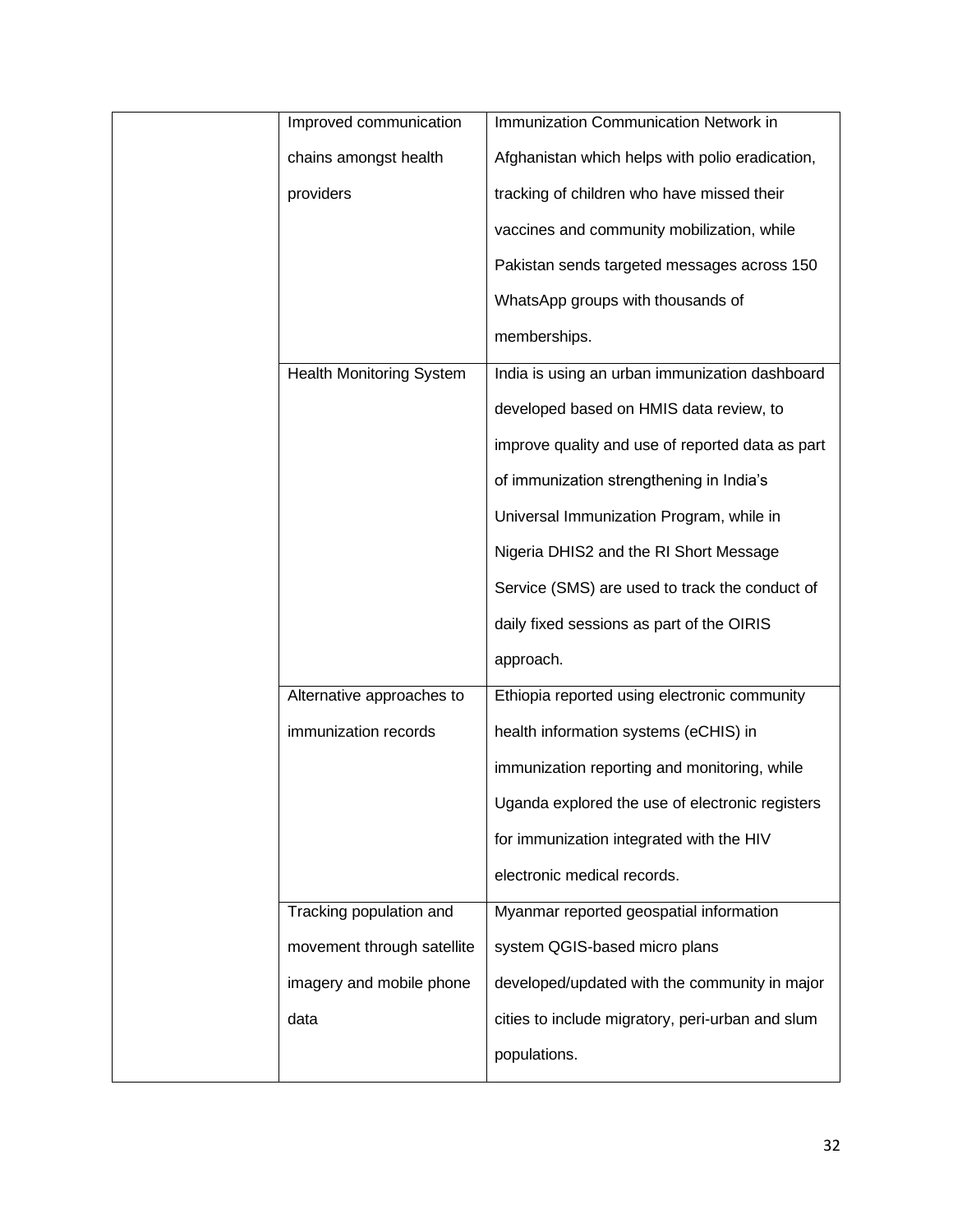| Social norms | Identify normative positions | Chad republic conducted an advocacy and            |  |  |  |  |  |
|--------------|------------------------------|----------------------------------------------------|--|--|--|--|--|
|              | and match the messenger      | training of village chiefs on the use of community |  |  |  |  |  |
|              | to the recipient             | register for the promotion of immunization. India, |  |  |  |  |  |
|              |                              | Kenya and Kyrgyzstan employed the use of           |  |  |  |  |  |
|              |                              | religious leaders to boost demand for              |  |  |  |  |  |
|              |                              | immunization services and increase coverage.       |  |  |  |  |  |
|              | Peer/women-support           | Kenya has been working across sectors and          |  |  |  |  |  |
|              | groups in communities        | religious bodies to address vaccine hesitancy,     |  |  |  |  |  |
|              |                              | while Kyrgyzstan designed a comprehensive          |  |  |  |  |  |
|              |                              | strategy to address vaccination.                   |  |  |  |  |  |
|              | Leveraging social norms -    | Ethiopia created a network of informants and       |  |  |  |  |  |
|              | using champions from the     | influencers, engaged with clan leaders and         |  |  |  |  |  |
|              | target population            | religious networks, mapped water points and        |  |  |  |  |  |
|              |                              | livestock markets, and formed partnerships with    |  |  |  |  |  |
|              |                              | animal health programs to improve access to        |  |  |  |  |  |
|              |                              | immunization services.                             |  |  |  |  |  |
|              | Proactive training of        | Kyrgyzstan developed a module for journalists'     |  |  |  |  |  |
|              | journalists, encouraging     | and conducted training for the journalists, while  |  |  |  |  |  |
|              | champions of health          | Uganda trained health workers and journalists      |  |  |  |  |  |
|              | journalism                   | on how best to respond to potential rumors         |  |  |  |  |  |
|              |                              | about vaccines and vaccination.                    |  |  |  |  |  |
|              | Widening the audience for    | Mapping of the urban populations that are          |  |  |  |  |  |
|              | IEC to strengthen and        | underserved with immunization services and         |  |  |  |  |  |
|              | sustain social mobilization  | linking them to service points and development     |  |  |  |  |  |
|              |                              | of an urban health communication guideline was     |  |  |  |  |  |
|              |                              | done in Uganda.                                    |  |  |  |  |  |
|              | Gender transformative        | Kenya adopted a strategy for engaging and          |  |  |  |  |  |
|              | approaches                   | appealing to fathers to participate in             |  |  |  |  |  |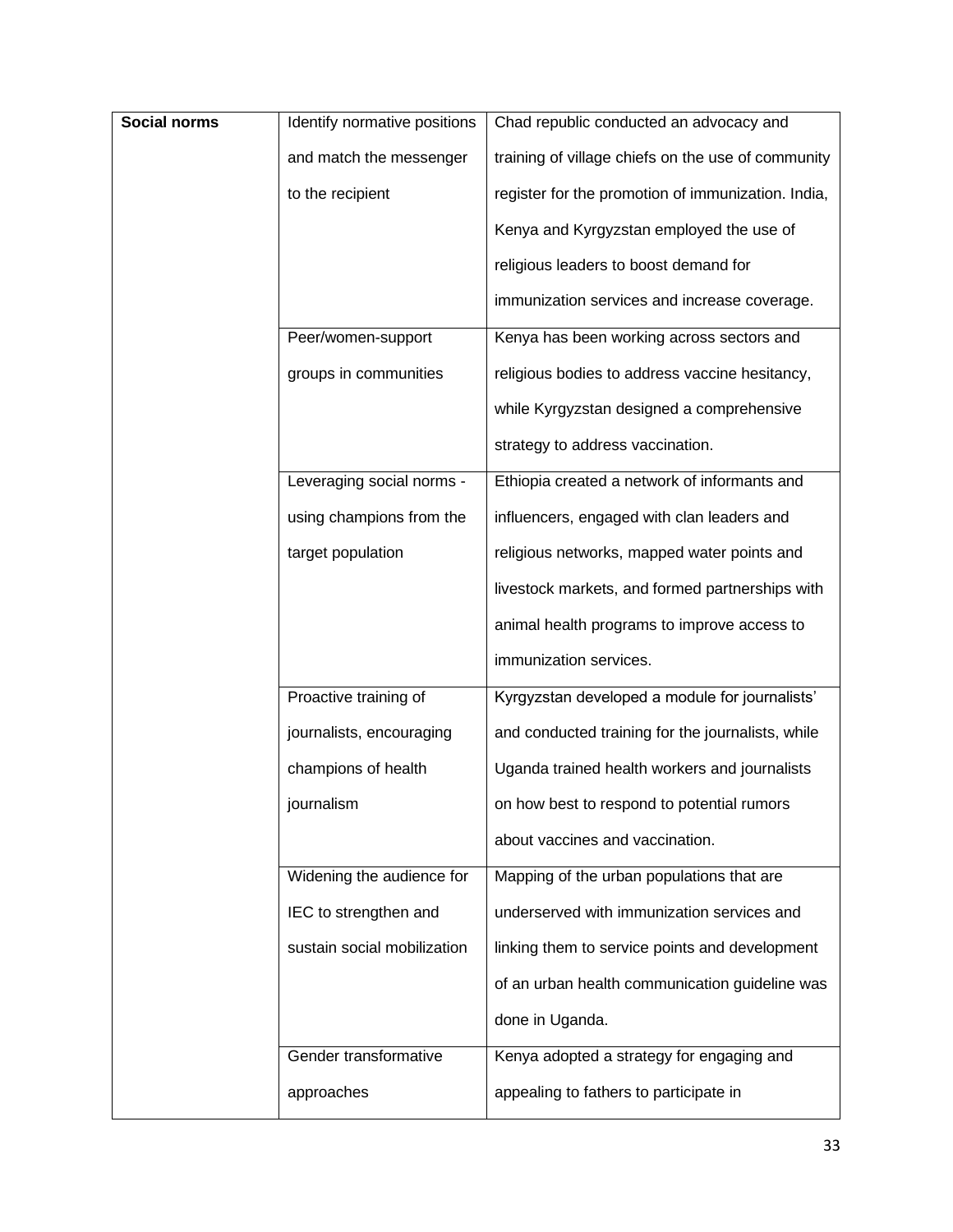|                        |                            | immunization, while Uganda targeted men            |  |  |  |  |
|------------------------|----------------------------|----------------------------------------------------|--|--|--|--|
|                        |                            | specifically through mobilization, health          |  |  |  |  |
|                        |                            | education, and participatory guidance thus         |  |  |  |  |
|                        |                            | empowering them to support their families in       |  |  |  |  |
|                        |                            | immunization uptake and demand generation.         |  |  |  |  |
| <b>Commodities</b>     | Solar direct-drive         | Afghanistan implemented a Real-Time Vaccine        |  |  |  |  |
|                        | refrigerators, long-term   | Stock and Temperature Monitoring System            |  |  |  |  |
|                        | passive cold boxes         | (RTVSTMS), while India is using a GPS-enabled      |  |  |  |  |
|                        |                            | mobile application for the Cold Chain Points and   |  |  |  |  |
|                        |                            | the immunization session sites and real-time       |  |  |  |  |
|                        |                            | remote temperature monitoring of cold chain        |  |  |  |  |
|                        |                            | equipment.                                         |  |  |  |  |
| <b>Human resources</b> | Digital financial          | None reported.                                     |  |  |  |  |
|                        | services/mobile money to   |                                                    |  |  |  |  |
|                        | pay health facility staff  |                                                    |  |  |  |  |
|                        | Increase recognition (non- | CAR has several implemented strategies to          |  |  |  |  |
|                        | financial incentive) of    | include PBF payment for health indicators to       |  |  |  |  |
|                        | health workers             | health facilities which allows them to implement   |  |  |  |  |
|                        |                            | strategies to reach their target population in     |  |  |  |  |
|                        |                            | more areas, improve the work environment, and      |  |  |  |  |
|                        |                            | motivate their staff to produce better results.    |  |  |  |  |
| <b>Environment</b>     | Security for safe access   | Nigeria reported dialoguing with bandit groups to  |  |  |  |  |
|                        |                            | allow access for immunization services and         |  |  |  |  |
|                        |                            | adopted special strategies such as 'hit and run'   |  |  |  |  |
|                        |                            | and collaboration with the military authorities in |  |  |  |  |
|                        |                            | security compromised areas to ensure access        |  |  |  |  |
|                        |                            | and utilization of immunization services.          |  |  |  |  |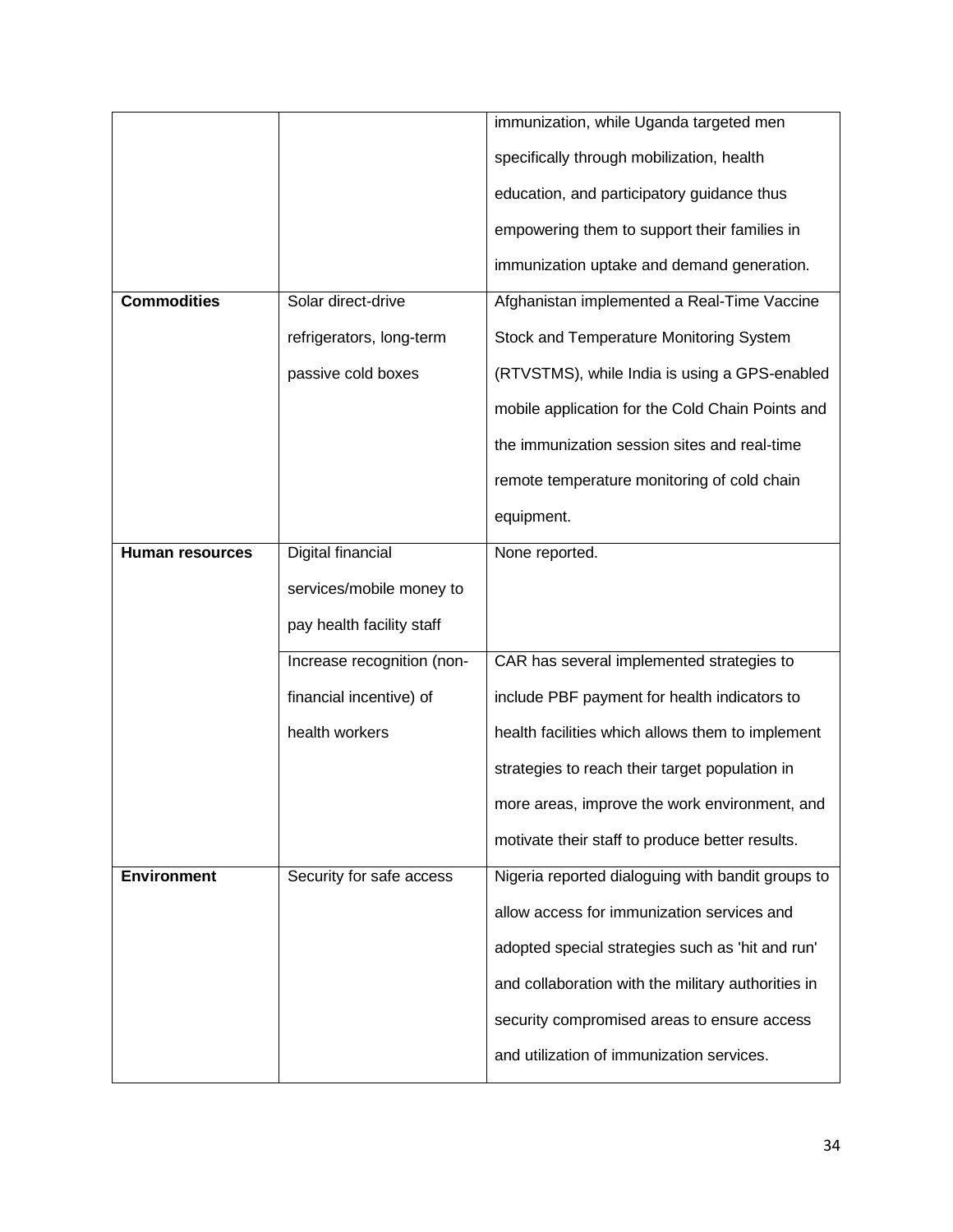|                    | Setting up overnight stay  | None reported.                                    |  |  |  |  |  |
|--------------------|----------------------------|---------------------------------------------------|--|--|--|--|--|
|                    | points to reach access     |                                                   |  |  |  |  |  |
|                    | compromised areas          |                                                   |  |  |  |  |  |
|                    |                            |                                                   |  |  |  |  |  |
| <b>Utilization</b> | Adjust hours/timing of     | The Government of Kenya implemented a policy      |  |  |  |  |  |
|                    | immunization services to   | extending opening hours of health facilities in   |  |  |  |  |  |
|                    | better serve client/target | Nairobi and procured mobile clinics to increase   |  |  |  |  |  |
|                    | population                 | access to immunization service delivery.          |  |  |  |  |  |
|                    | Tailor location of service | Pakistan implemented a transitory point           |  |  |  |  |  |
|                    | delivery to meet the needs | immunization including locations like bus         |  |  |  |  |  |
|                    | of caregivers              | stations, airports, and regular transit areas     |  |  |  |  |  |
|                    |                            | between districts. The Optimized Integrated       |  |  |  |  |  |
|                    |                            | Routine Immunization Sessions (OIRIS)             |  |  |  |  |  |
|                    |                            | approach is an initiate rolled out in Nigeria for |  |  |  |  |  |
|                    |                            | reaching remote communities.                      |  |  |  |  |  |
|                    | Peer-support groups for    | Examples include the Immunization                 |  |  |  |  |  |
|                    | health providers.          | communication network - ICN in Afghanistan,       |  |  |  |  |  |
|                    |                            | the Regional Surveillance Officer (RSO) network   |  |  |  |  |  |
|                    |                            | established in Myanmar to focus on polio          |  |  |  |  |  |
|                    |                            | eradication.                                      |  |  |  |  |  |
|                    | Reminder-recall systems -  | Pakistan reported using ZM DIR which includes     |  |  |  |  |  |
|                    | SMS reminders, phone       | individual-level data to track each child in the  |  |  |  |  |  |
|                    | calls.                     | community, web-based dashboard, unique QR         |  |  |  |  |  |
|                    |                            | code-based identification mechanism, interactive  |  |  |  |  |  |
|                    |                            | (2-way) SMS reminders, a decision support         |  |  |  |  |  |
|                    |                            | system to guide vaccinators for routine and       |  |  |  |  |  |
|                    |                            | catch-up immunizations.                           |  |  |  |  |  |